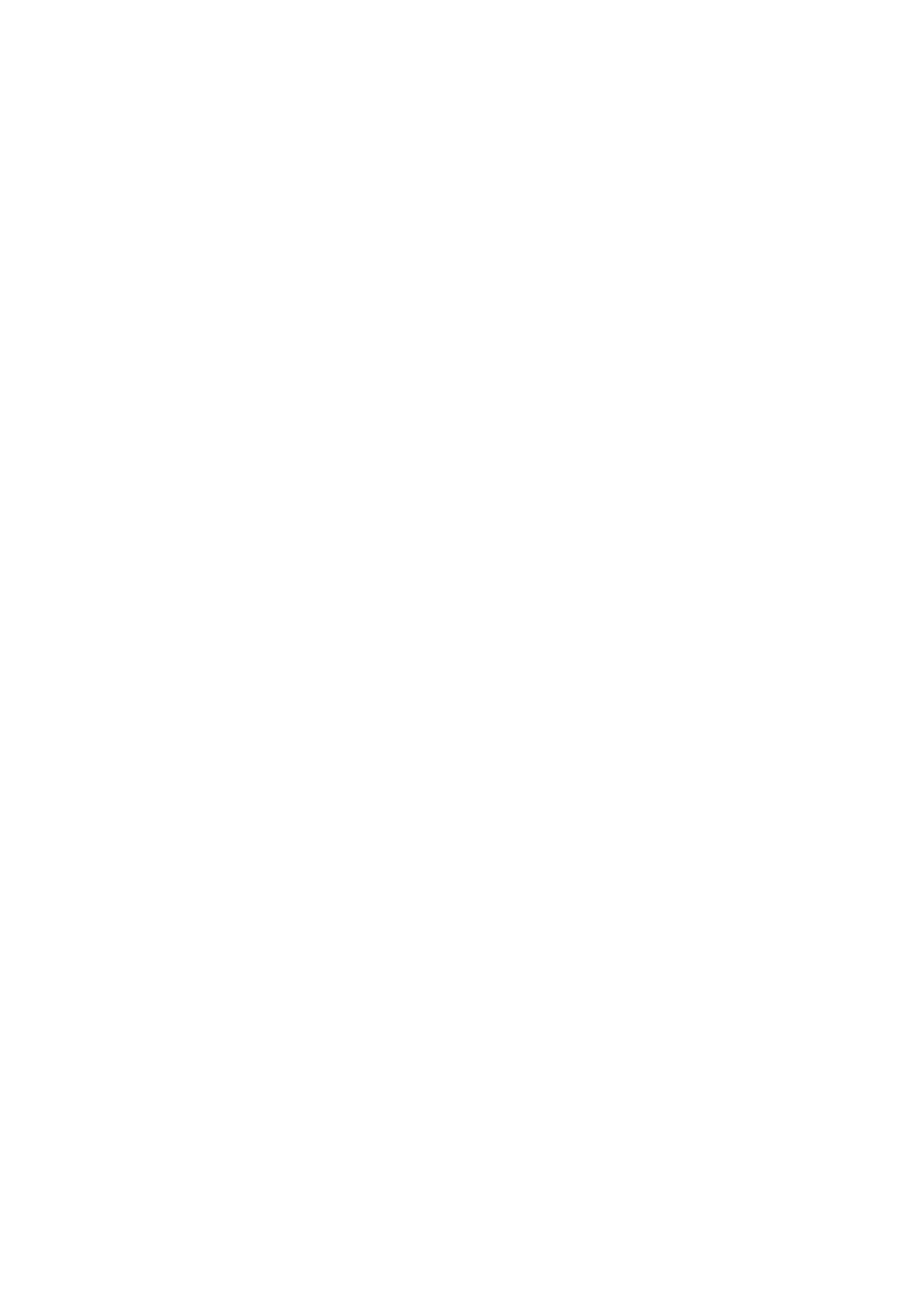The **RSC Working Paper Series** is intended to aid the rapid distribution of work in progress, research findings and special lectures by researchers and associates of the RSC. Papers aim to stimulate discussion among the worldwide community of scholars, policymakers and practitioners. They are distributed free of charge in PDF format via the RSC website. Bound hard copies of the working papers may also be purchased from the RSC.

The opinions expressed in the papers are solely those of the author/s who retain the copyright. They should not be attributed to the project funders or the Refugee Studies Centre, Queen Elizabeth House or the University of Oxford. Comments on individual Working Papers are welcomed, and should be directed to the author/s.

> Refugee Studies Centre Department of International Development (QEH) University of Oxford 3 Mansfield Road Oxford OX1 3BT United Kingdom

> > Tel +44 (0)1865 270722 Fax +44 (0)1865 270721 E-mail: [rsc@qeh.ox.ac.uk](mailto:rsc@qeh.ox.ac.uk) Web: [www.rsc.ox.ac.uk](http://www.rsc.ox.ac.uk/)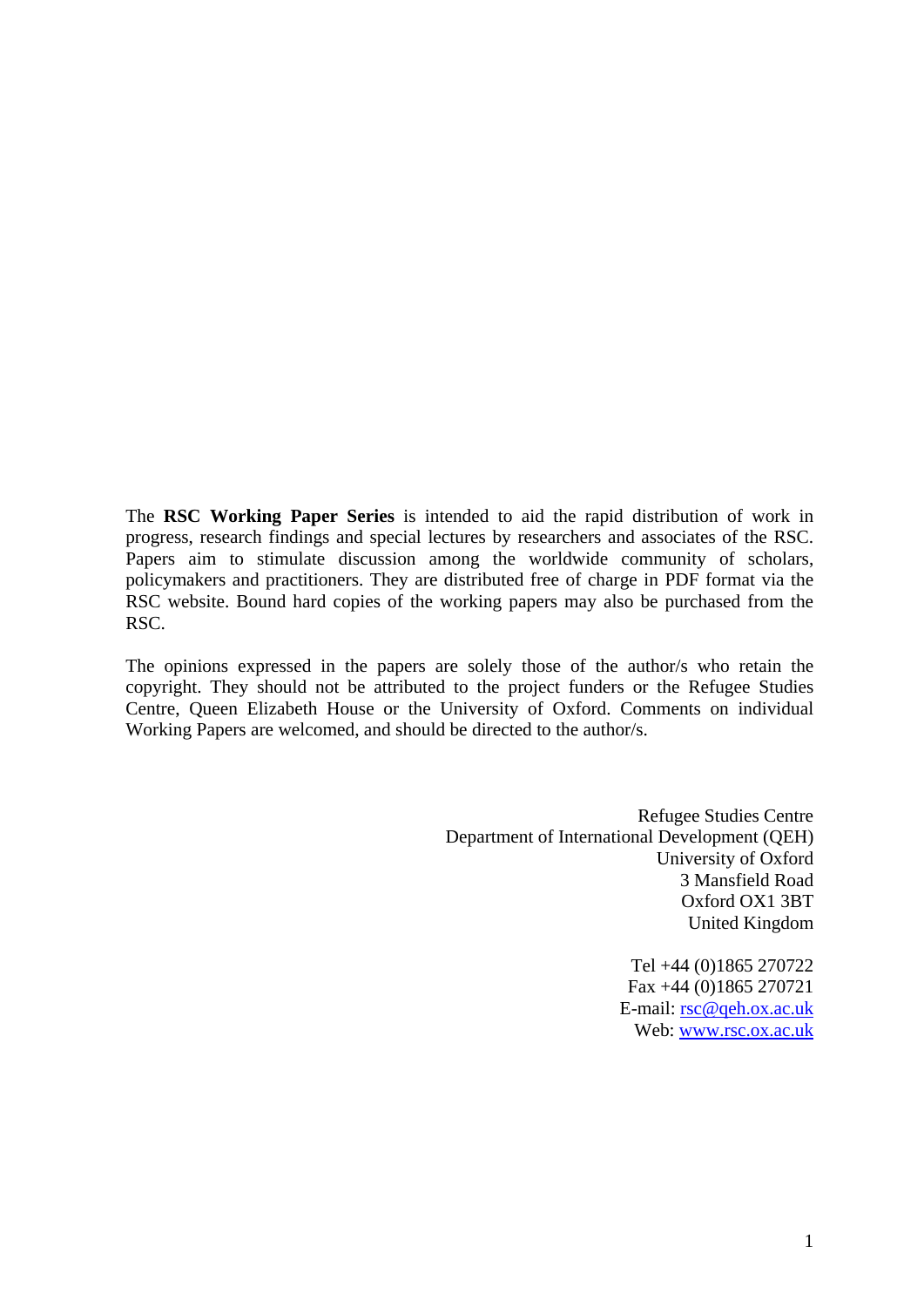Free Movement and the Movement's Forgotten Freedoms: South African Representation of Undocumented Migrants

## **Darshan Vigneswaran**

*A revised version of a paper submitted to the RSC workshop 'Representation and Displacement: Refugees, IDPs and Stateless Persons in State and Nation'* 

*9-10 February 2007*

# **ABSTRACT**

This paper studies the South African media's representation of undocumented migrants from 1998 to 2005. Recent literature that deals with media discourse on migration has focused on concepts of 'nation-building' and the emergence of a 'risk society'. This work builds on these themes by examining the relationship between the media's legitimation of state immigration control and South Africa's unique historical tradition of struggle. Contemporary journalists often encounter evidence of similarities between citizens' experiences of segregation during the Apartheid era and the government's recent treatment of undocumented migrants. However, reports tend to deny the moral and practical relevance of this uncomfortable likeness by representing contemporary undocumented migration as a new and subversive threat. The paper suggests that anti-Apartheid sentiments constitute a vital, albeit hidden, discursive resource for critics of contemporary immigration controls.

# **CONTENTS**

| <b>SOUTH AFRICAN IMAGES OF UNDOCUMENTED MIGRANTS  10</b> |  |
|----------------------------------------------------------|--|
|                                                          |  |
|                                                          |  |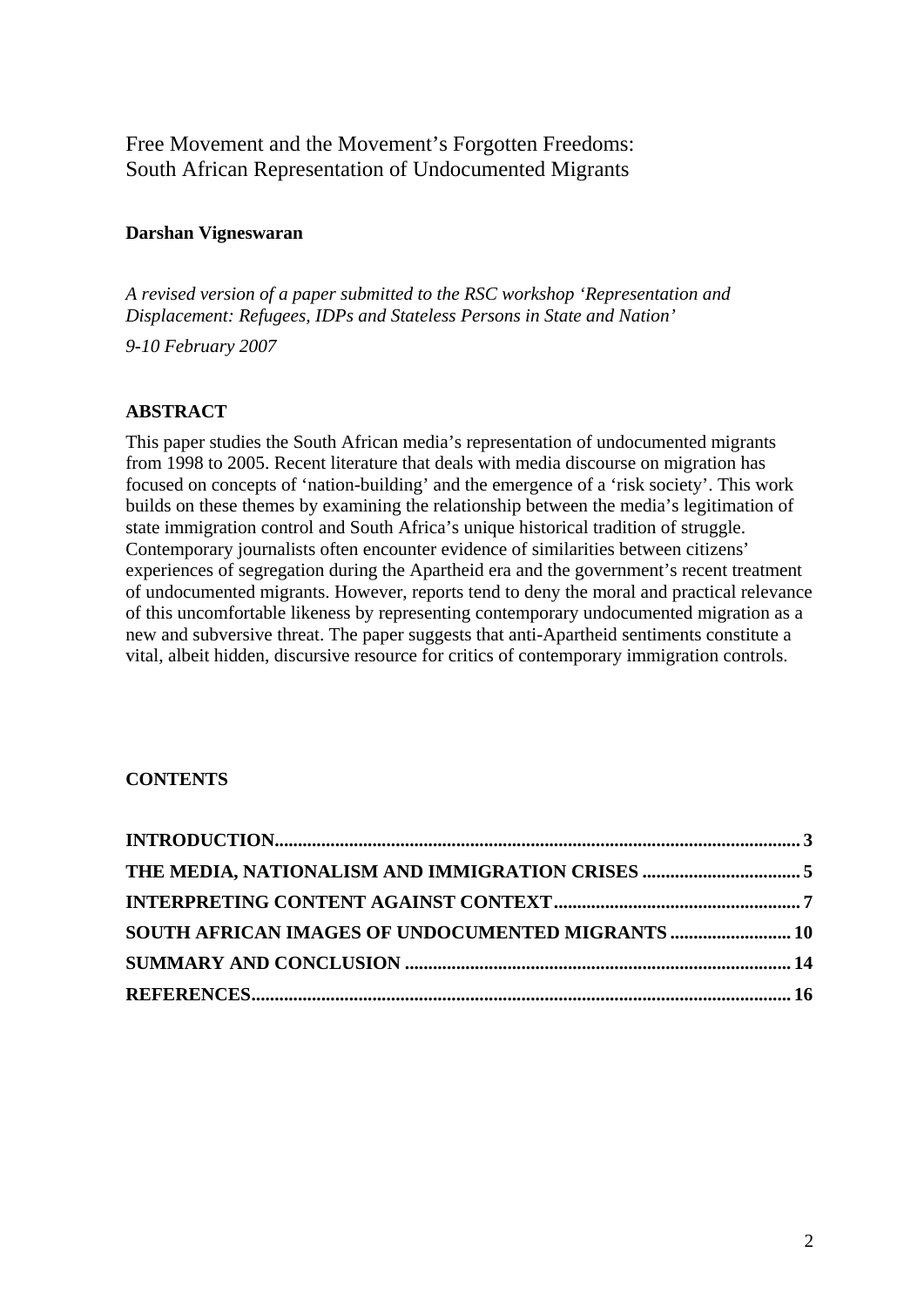### <span id="page-4-0"></span>**Introduction**

The 'illegal immigrant' is a prominent figure in contemporary political debate. Even though a wide variety of people migrate without official authorisation, public discourse commonly features relatively stable understandings of who 'illegal immigrants' are and what they do. At a minimum, these people are generally assumed to originate in less developed countries, work in low paying or menial employment, and experience hardship of some kind, whether in their place of origin or *en route* to their new homes. More contentiously, 'illegals' are identified as being involved in criminal activity and as being racially or ethnically different to (and in many cases lesser than) their host populations.

 One of the reasons why the figure of the 'illegal immigrant' continually resurfaces in popular discourse is that states are compelled to reiterate and reinforce their prerogative to exclude certain groups that have come to reside within their borders. The idea that certain forms of cross-border movement and settlement can be precisely and meaningfully divided into 'legal' and 'illegal' categories is a historical product of the modern state's immigration control mentality and regime. While remaining largely agnostic to the different categories of *internal* movement that have arguably had more lasting and dramatic impacts on the political landscape, twentieth century states have increasingly declared certain forms of *international* movement and settlement to be illegal, and developed legal and bureaucratic mechanisms to deter and prevent unwanted migration. The often extreme forms of suffering and subjugation of those deemed to be 'illegal migrants', the majority of whom seem to move merely in search of better work and living conditions, has in recent years attracted widespread concern and advocacy.

 Those seeking to challenge official approaches to undocumented migration have had few discursive resources at their disposal. Migrant advocates, critical scholars, and migrants themselves have formulated a sustained counter-attack on the concept of 'illegal immigration'. The relative success of their efforts may be seen in the widespread usage of the term 'undocumented migrant': commonly conceived as an individual who has been subjected to persecution or harassment, primarily on the basis of arbitrary or unfair decisions to deny them migration papers or status. However, migrants' own voices, stories and experiences have yet to unsettle popularly accepted images of 'illegal migrants'. Basic consequences of their identity and legal condition militate against such an outcome. The realm of high politics tends to be closed to non-nationals generally, let alone those regarded as *personae non gratae*. The status of illegality, which forces one to maintain a low public profile, and denies one basic political rights, also stymies grassroots mobilisation, and limits these migrants' capacity to reclaim/renounce the manner in which they have been discursively constructed (cf. Kraidy 2002; Kosnick 2004; Silverstone and Georgiou 2005).

 In this context, other actors have been powerfully positioned to influence public understanding of undocumented migration. Newspapers are a significant means by which the otherwise clandestine experiences of undocumented migrants are recurrently brought into public view. Several recent studies have explored the distorted caricatures of undocumented migrants regularly reproduced in newspapers. They have tended to interpret these images as part of the ongoing process of (re)producing the nation's identity and mobilising the citizenry in support of state sovereignty. However, this literature has been less attentive to the historical dimensions of this representative process. This is problematic because it tends to blind research to important sources of immanent policy critique. The current study of the construction of the 'illegal immigrant' in South Africa exposes the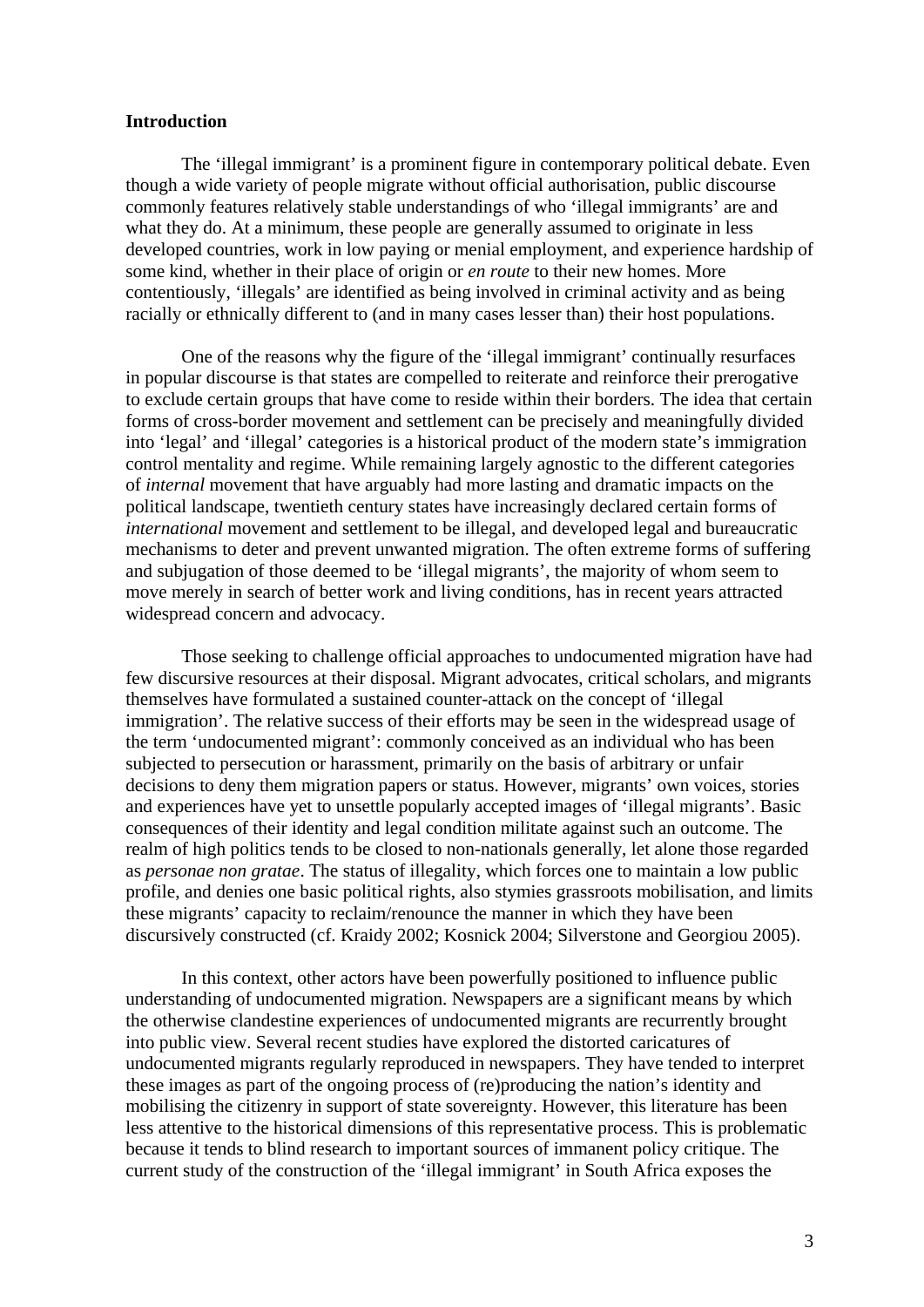media's efforts to justify the harsh treatment of undocumented migrants within a political climate characterised by strong suspicion of the state's regulation of popular movement. In the post-Apartheid era undocumented migration and the xenophobic public responses to this phenomenon have emerged as prominent blemishes on the nation's developmental and nondiscriminatory post-Apartheid agenda. The resurgence of the nation's core economic zones, combined with economic and political turmoil in surrounding countries, has given new life to regional migrant networks. While it is difficult to judge how many undocumented migrants are in the country – particularly given the circular and seasonal nature of migration – the government's regular reports of 'repatriating' or removing over 150,000 'illegal foreigners' each year since the transition to democracy indicate that the state's *response* to this problem has been substantial (See Table 1). Undocumented migration has become a highly charged political issue, connected at various times to the nation's stalled developmental agenda, as well as its failures to live up to its liberal constitutional ideals.

| Number of repatriations/removals |            |          |         |        |  |  |  |  |  |
|----------------------------------|------------|----------|---------|--------|--|--|--|--|--|
|                                  |            |          |         |        |  |  |  |  |  |
| Year                             | Mozambique | Zimbabwe | Lesotho | Total  |  |  |  |  |  |
| 1990                             | 42330      | 5363     |         | 53418  |  |  |  |  |  |
| 1991                             | 47074      | 7174     | 4440    | 61345  |  |  |  |  |  |
| 1992                             | 61210      | 12033    | 6235    | 82575  |  |  |  |  |  |
| 1993                             | 80926      | 10861    | 3090    | 96600  |  |  |  |  |  |
| 1994                             | 71279      | 12931    | 4073    | 90692  |  |  |  |  |  |
| 1995                             | 131689     | 17549    | 4087    | 157084 |  |  |  |  |  |
| 1996                             | 157425     | 14651    | 3344    | 180713 |  |  |  |  |  |
| 1997                             | 146285     | 21673    | 4077    | 176351 |  |  |  |  |  |
| 1998                             | 141506     | 28548    | 4900    | 181286 |  |  |  |  |  |
| 1999                             | 123961     | 42769    | 6003    | 183861 |  |  |  |  |  |
| 2000                             | 84738      | 45922    | 5871    | 145575 |  |  |  |  |  |
| 2001                             | 94404      | 47697    | 5977    | 156123 |  |  |  |  |  |
| 2002                             | 83695      | 38118    | 5278    | 151653 |  |  |  |  |  |
| 2003                             | 82067      | 55753    | 7447    | 164294 |  |  |  |  |  |
| 2004                             | 81619      | 72112    | 7468    | 209988 |  |  |  |  |  |

**Table 1**: **South African repatriations/removals of illegal foreigners[1](#page-5-0)**

<u>.</u>

<span id="page-5-0"></span><sup>&</sup>lt;sup>1</sup> Source: Department of Home Affairs Annual Reports.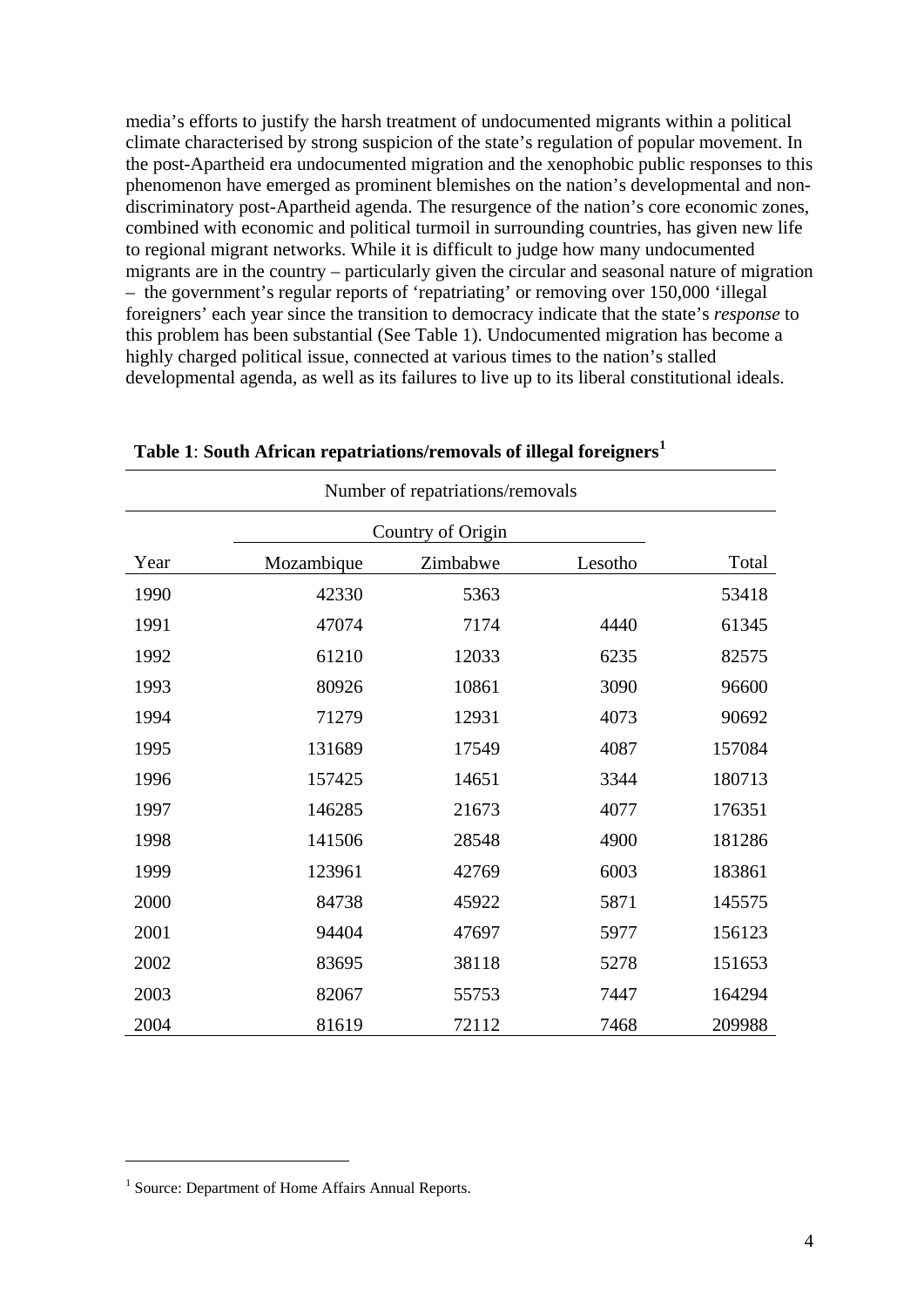<span id="page-6-0"></span>While the South African media has, much like newspapers in other contexts, represented illegal immigration as a large and pernicious threat, it has also had to grapple with an underlying suspicion of such ideas that originates in the anti-Apartheid struggle. The nation's recent political transformation has spawned both: a) a national ideology that says it is wrong to forcibly prevent poor, disenfranchised people from moving to earn a living; and b) a public consciousness that is deeply attuned to the prevalence of malfeasance and lawlessness within the immigration bureaucracy. This does not mean that South African reporting has been particularly pro-migrant. Indeed, it has often tended towards the same control-oriented conclusions as its North American and European counterparts. However, the media has at least been compelled to encounter and confront the uncomfortable rhetorical obstacles created by the nation's 'struggle' ideology. The key dynamic revealed by this study is one of historical distancing: the legitimation of contemporary state practices through the construction of a temporal divide between the devious contemporary undocumented *im*migrant and the heroic undocumented South African of the nation's past. By revealing this process of collective memory and forgetting, this study opens up previously silenced lines of critique, not only of contemporary South African immigration policy, but of the global regime of migration control.

 This paper contains three sections. The first reviews the literature on public discourse on undocumented migrants, building the case for both an attempt to interpret what ostensibly familiar images of migrants might mean when published in Southern Africa. Section two briefly outlines the Cambridge School interpretative approach, arguing that a method that was originally designed to add texture and nuance to the history of ideas can be help us refine our analyses of the political content of more recent media reporting. The third section sets out the principal research findings. This discussion shows that the South African press has been conscious of the deep linkages between Apartheid era and contemporary migration controls. However, by repeatedly representing undocumented migrants as a new and subversive threat, they have paved the way for an uncritical validation of recent efforts to enforce immigration laws. A concluding section sums up the arguments and reflects on their significance for the study of migration discourses. I argue that a genuine respect for the achievements of the anti-Apartheid struggle must begin with a more thorough investigation of the 'struggle's' free movement ideals.

### **The Media, Nationalism and Immigration Crises**

Most scholars have interpreted the media's representation of migrants as a byproduct of the nation-building process. Nationalist discourse is built upon a set of binary distinctions between an idealised, unified and geographically located political 'self' and a variety of excluded 'others' (Doty 1996). While individual political leaders, and to a lesser extent 'thinkers', help to produce new ideas regarding the contours of political community, more diffuse and banal discursive processes such as those embodied in the newspaper media tend to determine which of these ideas are disseminated and popularised (Billig 1995). By regularly reinforcing distinctions between the citizenry and non-national groups, newspapers help to differentiate the polity from outsiders, define the political community, and delimit the extent of moral community and public responsibility (Linklater 1982).

Scholars have tended to interpret the more abrasive and volatile representation of *undocumented* migrants in the media as a product of the late-modern transition to a 'risk society'. According to this line of argument, contemporary national identities are produced through the creative construction of unpredictable and disorderly phenomena (terror, crime,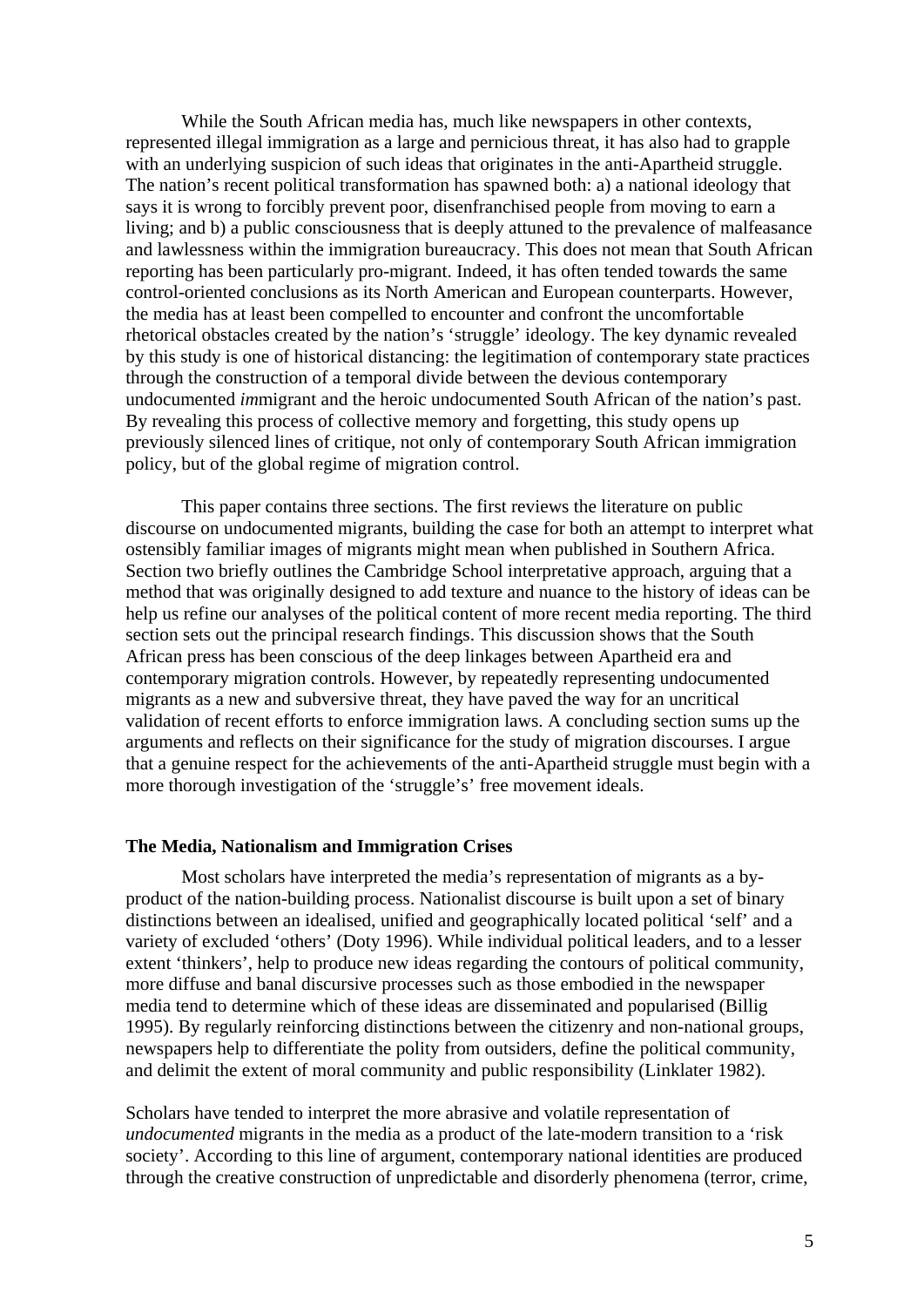drugs and sexual licentiousness) and the concomitant legitimation of unified purpose and collective action as panacea to such threats. In contrast to other migrant groups, undocumented migrants are ripe targets for this sort of imaginative objectification: their lack of formal residency rights, informal livelihood strategies, and undetected movements can be relatively easily conflated with a criminal, subversive and phantom-like presence. While ostensibly responding objectively to news events 'out there' in the 'real world', reporters have commonly, often through the uncritical use of sources and unconscious appeal to official narratives, helped to create and sustain the illusory notion that the nation is experiencing an illegal immigration crisis. For example, Sean Hier and Joshua Greenberg attributed direct responsibility to the Canadian press for disseminating 'highly idealised and often fabricated notions of racialised illegality, objectified identities, amplified migration patterns, health risks and criminality' (2002, p.506). Most work on undocumented migrants in the media has attributed primary causal significance to 'nation-building' and 'identityconstruction' dynamics. Thus, Karmen Erjavec asserts 'the heightened concern about the foreigners threatening national security is *always* connected with one's own identity' (2003, p.84).<sup>[2](#page-7-0)</sup> Sheila Croucher's (1998) work on the emergence of an early post-Apartheid exclusionary discourse in South African political rhetoric, citizen grumblings and newspaper editorials endorses this line of argument. She suggested that illegal migration has been represented as a crisis in order to accentuate boundaries between 'self' and 'other'.

 The fact that Croucher comes to similar conclusions as her North American and European counterparts is not particularly surprising. The post-Apartheid news media sustains a similar set of derogatory images to its Northern counterparts, commonly presenting undocumented migrants as a destitute, self-interested and criminally prone human 'tide'. However, this is not all that can be said about the publication of such images in the very different historical context of Southern Africa. Of crucial importance in assessing the meaning and relevance of these images is the vastly different character of migration governance in this region. Unlike in Northern contexts, where one finds longstanding, comparatively well-organised, and deeply embedded territorial states, in sub-Saharan Africa states have historically struggled to achieve what John Torpey (1996) has called, the 'monopolisation of the legitimate means of movement'. Instead, studies of migration governance in this region tend to emphasise the 'capture' of territorial prerogatives and practices by non-state actors and criminalised networks (Bayart, Ellis and Hibou 1999; Hughes 1999; Landau 2005). Officials posted at many of the continent's borders commonly subvert their positions of authority and depart from their official mandate in order to pursue inter-personal extortion and extraction agendas (Coplan 2001). Thus, whereas the notion of an 'illegal immigration crisis' in a place like Canada may be taken to refer to the spurious concoction of threats to an otherwise secure and stable nationstate, in Southern Africa similar constructs may refer back to problems of fragmentation and lawlessness within the state itself.

Unfortunately, recent work on South African media representations of migrants has also avoided issues of historical context (Danso and McDonald 2001; McDonald and Jacobs 2005; Bird and Mtwana 2006). The main purpose of research published after Croucher's piece has been to *monitor* the media's performance on migration issues; measuring the degree to which reporting has been biased against migrants. These works shut out historical concerns on an *a priori* basis. They judge each news article through reference to an pre-

<span id="page-7-0"></span><sup>&</sup>lt;sup>2</sup> Other works have argued that the legitimation of state sovereignty is also an important dynamic in this process (Bauder 2005; Demo 2005)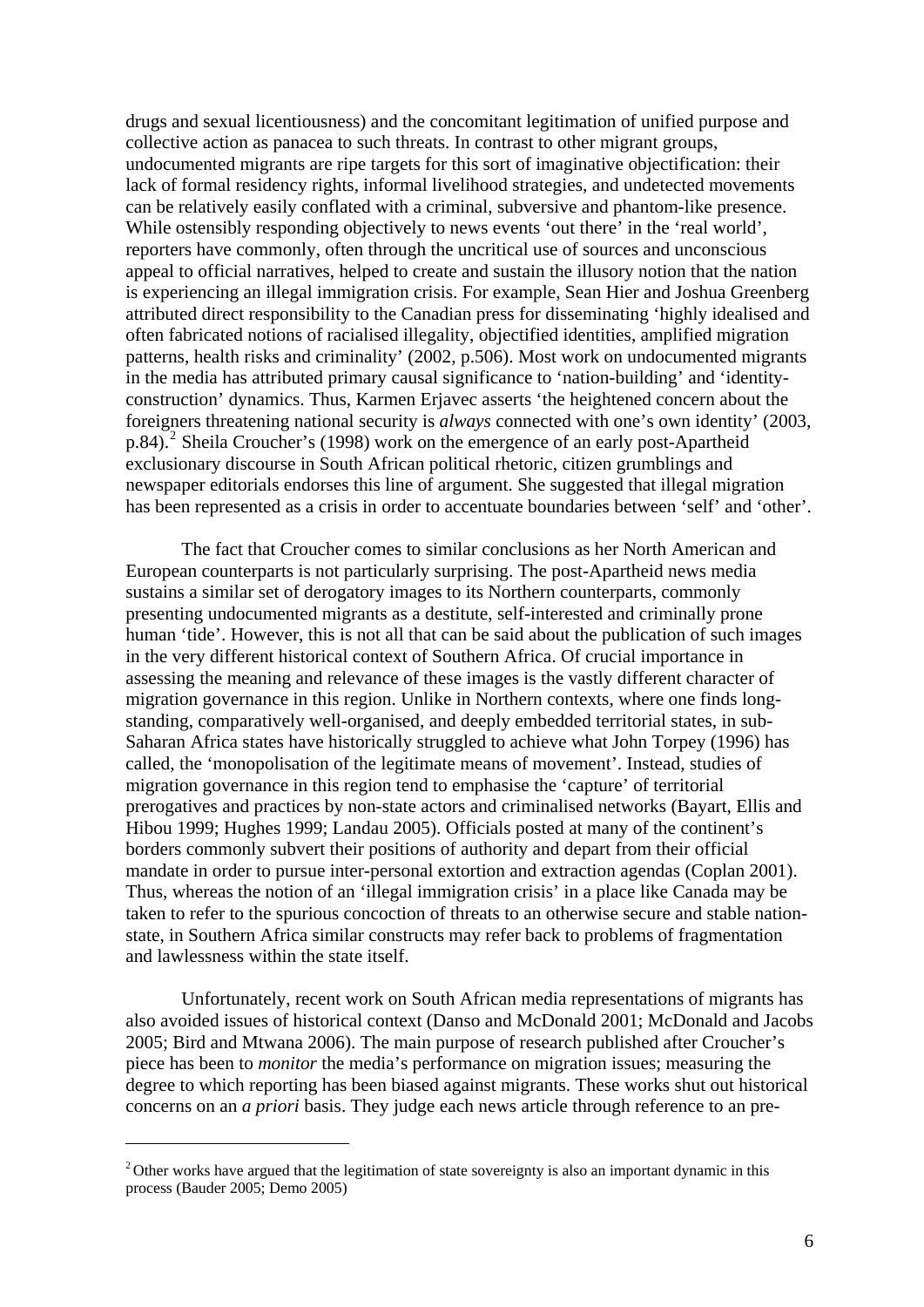<span id="page-8-0"></span>defined set of criteria about what constitutes 'anti-migrant' reporting. It is only once the monitors have reached an 'objective' evaluation of the newspapers' collective levels of propriety and probity that they reflect upon how 'external' factors might help to explain promising or worrying trends. The deep linkages between historical context and the precise meaning of the texts in question are at best, rendered irrelevant, and at worst, entirely obscured from view.

### **Interpreting Content Against Context**

### *Analysis*

<u>.</u>

This study draws from the Cambridge School of historiographical research to generate an interpretative method that is devoid of these shortcomings. The Cambridge School's 'contextualist' approach was pioneered by the works of Quentin Skinner, who outlined the principal limitations of political theorists' common tendencies to (1) detach past works from the historical and intellectual milieu within which they were situated; and (2) (re)conceptualise them according to contemporary categories, concepts and chronologies.<sup>[3](#page-8-1)</sup> These habits, most clearly evident in the practice of speculating about what a thinker like Machiavelli, Locke or Mill would say about a contemporary political issue or dynamic, tend to produce interpretations that afford primacy to the ideas that were generated through the reader's *own* reflective engagement with the text over those ideas that the authors were originally trying to convey. Skinner's critique centres around a recognition that all 'speech acts' whether they be in the form of written text, symbols or artwork, generate meaning through complex and often subtle engagements with a specific discursive and material milieu. Put simply, beyond basic grammatical and definitional content, the meaning and import of a given text stems from a) what it says about the events its audience observes; and b) how it reinforces or challenges its audience's basic assumptions about how the world is, or ought to be. In order to engage with this discursive content, Skinner espoused the methodological necessity of both situating ideas in their appropriate historical and intellectual context, and exploring the specific issues and events to which various figures were responding.

It may seem somewhat inappropriate to suggest that an approach designed for the analysis of the giants of pre-modern political theory can improve the analysis of contemporary mass media. The first problem is that the 'added value' of a contextualist approach lies primarily in the vast differences between contemporary political ideas and events and those of the long-past historical contexts in which its objects of analysis were produced. There does not appear, at least on the surface, to be as radical a divorce between immigration norms and dynamics in North America and South Africa as there may be between the historical context of a Hobbes and a Habermas. Hence, it may appear that there is less to be gained by calling for detailed reflection on the context in which South African newspapers have been produced.

 Second, most of the works studied by the Cambridge School were explicitly intended to engage with other theorists, or influence the course of a specific decisionmaking processes. In contrast, opinion and editorial pieces aside, most newspaper articles are written by journalists who proclaim to only present the 'facts' and to provide a balanced hearing of all relevant viewpoints. Thus, reporting appears, at least on the surface, to be less

<span id="page-8-1"></span> $3$  For a useful collection of Skinner's early works see: Tully (1988).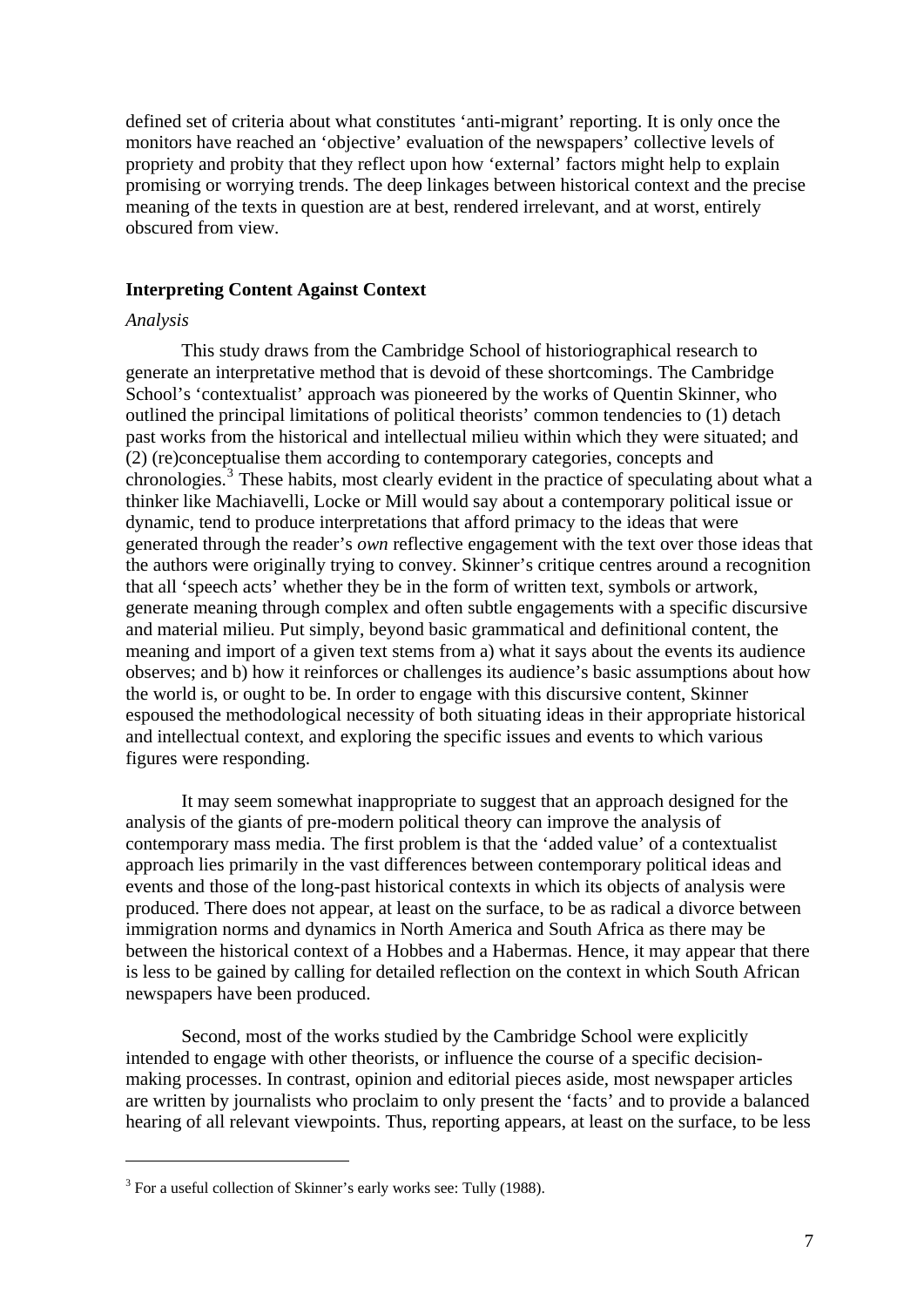engaged with the process of transforming political context as were the subjects of the Cambridge School's revisionist historiography. This problem is mitigated somewhat when we shift our level of analysis from the individual text and its author to the *process* of reporting. Newspaper reporting is not simply a series of individual texts, which each may or may not reflect the views or position of a specific individual, source or newspaper. It is also a form of social narrative whereby the nation reiterates and validates its basic assumptions and moral commitments, and also critically and reflectively engages with its political agenda. Although, as Bauder notes, '[t]he press rarely speaks with a single voice' (2005, p.45), and therefore does not offer a series of propositions from which anything resembling a *political theory* might be deduced, it does sustain a relatively consistent set of images and analogues from which a plausible range of political theories can be fashioned. In this sense, while each individual reporter may attempt to adhere to proscribed standards of objectivity and probity, the cumulative production of newspaper reports ineluctably regenerates the taken-for-granted aspects of social discourse, and delineates the parameters of public discussion and debate.

### *Sources and the Sample*

<u>.</u>

In order to develop a portrait of media representation of undocumented migrants, the study sampled English language newspapers that are electronically accessible through the *SA Media* web-based search engine. *SA Media* is a comprehensive press cutting service run by the University of the Free State. The service's materials are presented in a database containing more than three million newspaper reports. Articles, editorials and letters to the editor reviews were selected on the basis of a search under the subject: 'illegal immigrants'. The cut-off dates were chosen to correspond with the formulation of post-Apartheid South Africa's first legislative phase, beginning with the launch of the 'Draft Green Paper on International Migration' in 1998 and concluding with the ANC decision to prepare amendments to the Immigration Act (no. 13 of 2002) in 2005. Table 2 (overleaf) depicts the sample profile.

 This sample is not representative of relevant journalistic outputs for the whole of South Africa. The main limitations are a lack of attention to Afrikaans-language papers such as *Beeld* and *Volksblad*, and populist publications aimed at black South Africans such as *You*. [4](#page-9-0) This problem would be prohibitive for a work that was attempting, as are many of the monitoring works mentioned earlier, to generalise about the character or quality of migrant reporting across South Africa. It does not necessarily undermine the specific objective of the current study, which is to utilise newspapers as a 'site' where widely (but not necessarily universally) held assumptions about and images of undocumented migrants are articulated. The main aim here is to use the sample to glean those '…units of discourse which are fundamental to all thinking and doing (Walzer 1967, p.197)' about undocumented migration. While it was important to not afford too much importance to any portrayal or characterisation that was not consistently reproduced, it was also not necessary to show that these ideas reappeared in the same form in each branch of the South African media.

<span id="page-9-0"></span><sup>&</sup>lt;sup>4</sup> The author thanks Chris De Wet for noting these limitations in the sample.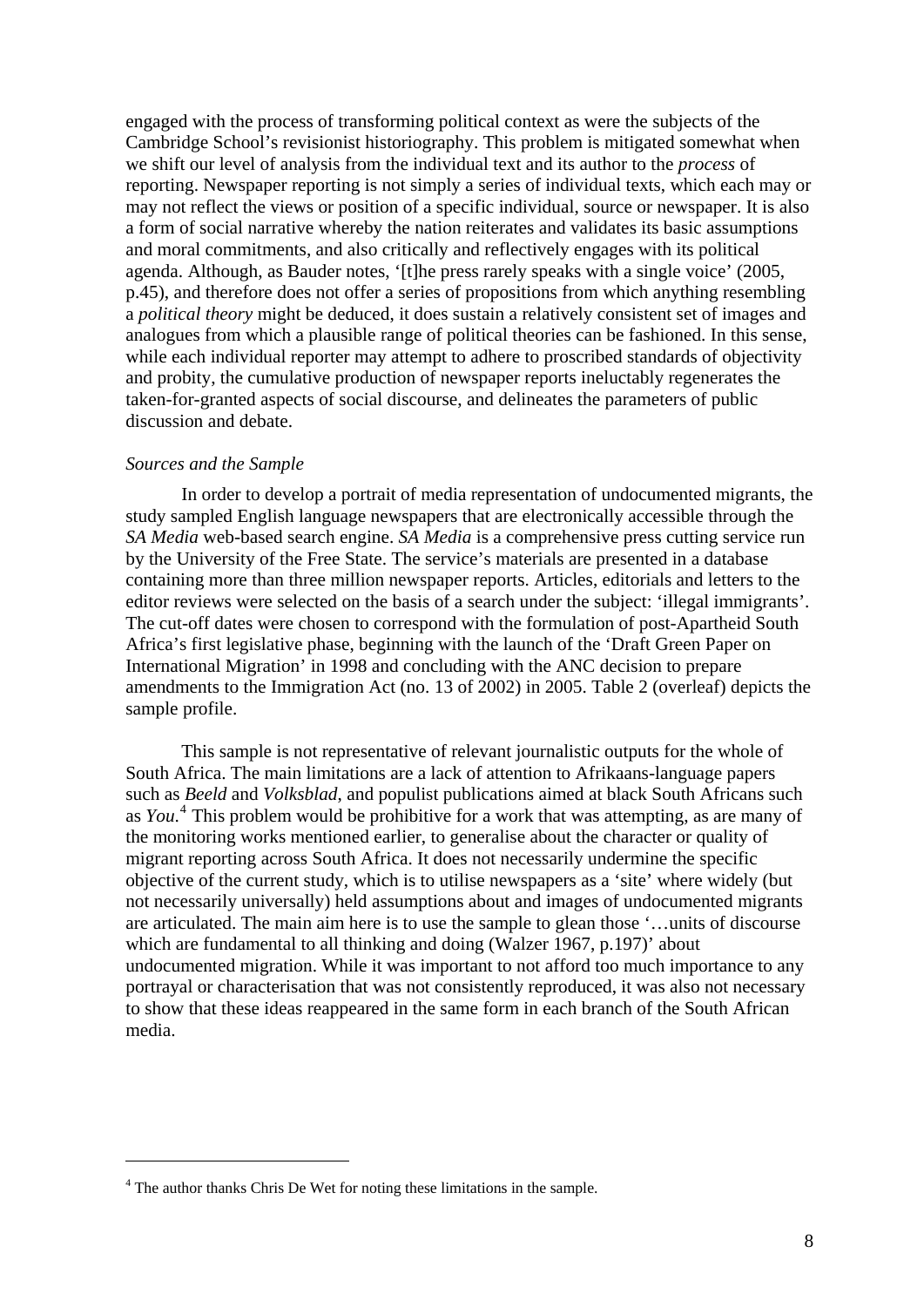| Year                           | 1998             | 1999             | 2000             | 2001             | 2002             | 2003             | 2004             | 2005             | Total |
|--------------------------------|------------------|------------------|------------------|------------------|------------------|------------------|------------------|------------------|-------|
| Source                         |                  |                  |                  |                  |                  |                  |                  |                  |       |
| Argus                          | $\tau$           | $\overline{2}$   | 6                | 3                | $\overline{4}$   | 5                | $\mathbf{1}$     | 3                | 31    |
| <b>Business Day</b>            | 3                | 3                | 6                | $\overline{4}$   | 4                | $\overline{4}$   | $\overline{4}$   | 3                | 31    |
| Cape Times                     | 3                | $\overline{2}$   | 5                | $\mathbf{1}$     | $\overline{2}$   | 1                | $\mathbf{1}$     | $\mathbf{1}$     | 16    |
| Citizen                        | 24               | 11               | 21               | 10               | 15               | 16               | 8                | 3                | 108   |
| <b>City Press</b>              | 13               | 8                | 9                | $\overline{2}$   | $\overline{7}$   | $\overline{4}$   | $\overline{4}$   | 7                | 54    |
| Daily Dispatch                 | $\boldsymbol{0}$ | $\boldsymbol{0}$ | $\boldsymbol{0}$ | $\boldsymbol{0}$ | $\overline{4}$   | $\mathbf{1}$     | $\mathbf{1}$     | $\boldsymbol{0}$ | 6     |
| Daily News                     | 3                | $\overline{2}$   | $\overline{2}$   | 1                | 3                | 5                | 3                | 1                | 20    |
| Diamond Fields Advertiser      | $\overline{0}$   | $\boldsymbol{0}$ | $\boldsymbol{0}$ | $\boldsymbol{0}$ | $\overline{2}$   | $\boldsymbol{0}$ | $\boldsymbol{0}$ | $\mathbf{1}$     | 3     |
| <b>Eastern Province Herald</b> | 3                | $\overline{4}$   | $\mathbf{1}$     | $\overline{4}$   | $\mathbf{1}$     | $\overline{2}$   | 3                | 3                | 21    |
| <b>Financial Mail</b>          | 1                | $\mathbf{1}$     | 1                | $\theta$         | $\overline{0}$   | $\overline{0}$   | $\overline{0}$   | $\overline{0}$   | 3     |
| Independent                    | 5                | $\overline{2}$   | 11               | $\overline{0}$   | $\overline{4}$   | $\overline{2}$   | 5                | $\overline{0}$   | 29    |
| Mail and Guardian              | 3                | 3                | 8                | 5                | 1                | 3                | 5                | $\mathbf{1}$     | 29    |
| <b>Natal Witness</b>           | 6                | $\overline{2}$   | $\overline{2}$   | $\overline{2}$   | $\overline{2}$   | $\overline{2}$   | $\overline{4}$   | $\overline{2}$   | 22    |
| Pretoria News                  | 9                | 9                | 8                | 11               | 19               | 21               | 5                | 3                | 85    |
| Sowetan                        | 8                | 10               | 47               | 21               | 29               | $\boldsymbol{7}$ | 10               | $\boldsymbol{0}$ | 132   |
| <b>Star</b>                    | 14               | 19               | 27               | 25               | 27               | 15               | 23               | 13               | 163   |
| <b>Sunday Tribune</b>          | $\mathbf{1}$     | $\overline{2}$   | $\mathbf{1}$     | $\boldsymbol{0}$ | 3                | 3                | $\mathbf{1}$     | 5                | 16    |
| Sunday World                   | $\overline{0}$   | $\mathbf{1}$     | $\overline{2}$   | $\boldsymbol{0}$ | $\boldsymbol{0}$ | $\boldsymbol{0}$ | $\boldsymbol{0}$ | $\boldsymbol{0}$ | 3     |
| <b>Sunday Times</b>            | $\overline{4}$   | 8                | 1                | 1                | $\mathbf{1}$     | $\boldsymbol{0}$ | $\mathbf{1}$     | $\mathbf{1}$     | 17    |
| This Day                       | $\overline{0}$   | $\boldsymbol{0}$ | $\boldsymbol{0}$ | $\boldsymbol{0}$ | $\boldsymbol{0}$ | $\overline{2}$   | 7                | $\boldsymbol{0}$ | 9     |
| Total                          | 107              | 89               | 158              | 90               | 128              | 93               | 86               | 47               | 798   |

No. of Articles

**Table 2**: *Newspapers included in the search by number of articles* 

In order to generate an understanding of the unique discursive and material context that these ideas were responding to, the study drew upon a wide range of material on government discourse and policy. In addition to the scholarly literature, this included: Hansard; minutes of Parliamentary Committee Meetings; Departmental Annual Reports; and a variety of material obtained using the document request mechanism formed under the parameters of the Promotion of Access to Information Act (no. 2 of 2000). The work also drew upon a series of 2006 interviews with senior government officials and other actors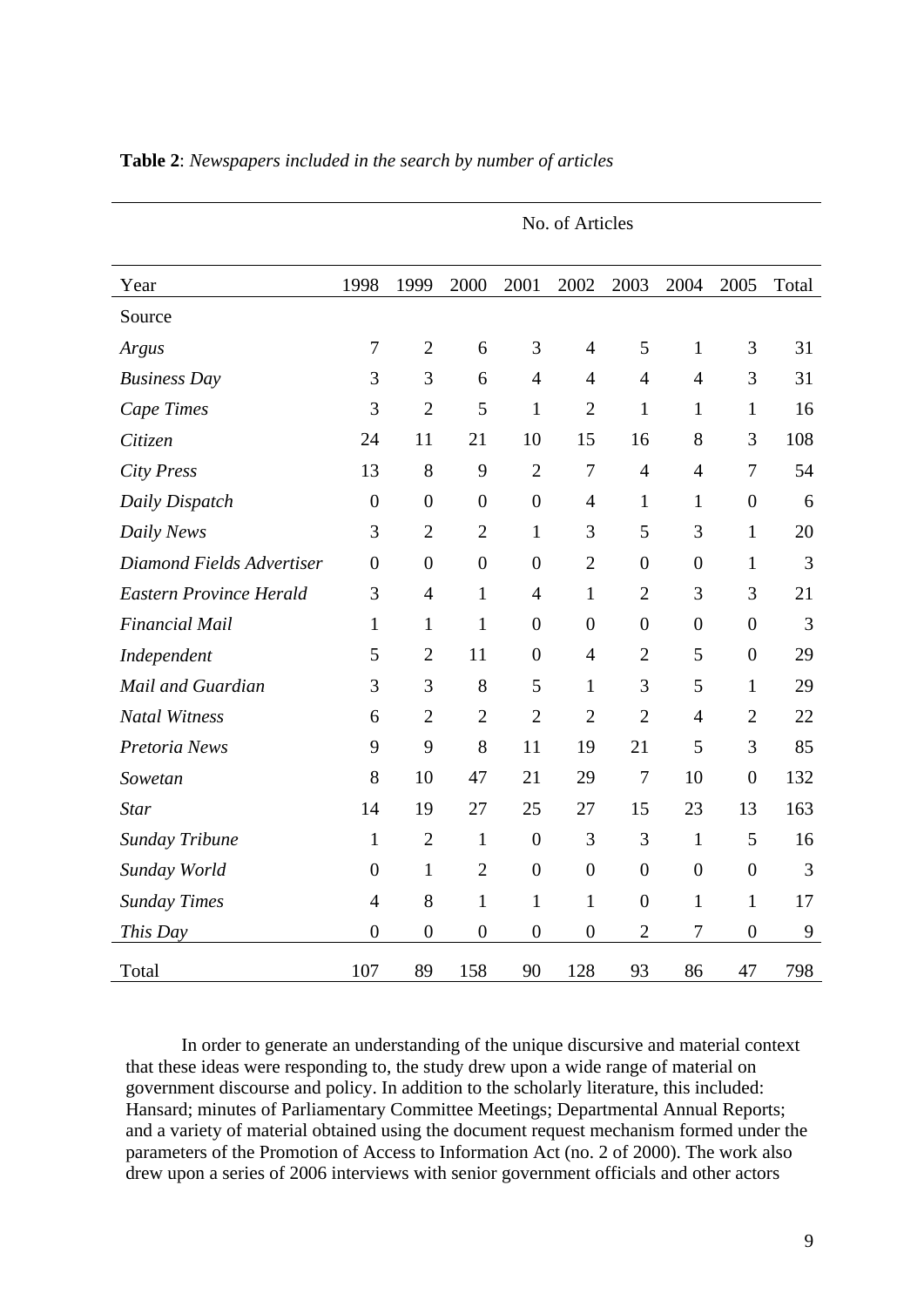<span id="page-11-0"></span>involved in the policy-making process. These sources were used to identify the main contours of South African immigration policy thinking, and the practical policy mechanisms used to manage undocumented migration. The images appearing in the media were then 'read' against this evidentiary backdrop.

### **South African Images of Undocumented Migrants**

Employing a contextually embedded approach leads to a substantially different reading of the South African media. Instead of seeing the standard process of nation building or risk-construction, South Africa's unique discursive engagement with its collective memories and predilections comes into view. Modern political communities are, at least in part, sustained by grand historical narratives about their past. These narratives often portray a timeless and heroic message, but are in practice repeatedly reconstituted in line with the shifting political agendas of actors in the present. As Eric Hobsbawm and Terence Ranger's famous work shows, political traditions appearing to have a lineage stretching back to bygone era are often the product of conscious efforts to imbue more recent inventions and innovations with the imprimatur of historical legacy (1983). In a related vein, sub-altern scholars have focused their attention on the distortions and silences generated through this recessive manipulation of history, arguing that they reinforce hegemonies and silence dissent in the present (Cooper and Stoler 1997).

There is a potential danger to this critical understanding of national historiography. One must be cautious, in moving away from a position where one blindly accepts the pedigree of nationalist traditions, to not succumb to the equally misleading assumption that the historical record is a proverbial 'blank sheet', that is completely pliant to the wishes of whoever is in power. One of the reasons why political leaders invest time and energy in 'memorialising' the nation in line with their preferred ideals of national progress is that, when successful, these efforts can have concrete implications for present and future actors, constraining our understanding of what types of people may be included within the national community, and what types of state behaviour is legitimate. Daniel Levy and Natan Sznaider emphasise this point in their study of how the interrogation of human rights abuses in several (ostensibly) heroic national pasts have led to concrete changes in the character and content of sovereign power, particularly as regards obligations to those normally regarded as 'outside' the national community (2006).

Similar sorts of engagements with historical memory can be found in the South African media's discussion of undocumented migrants. In post-Apartheid discourse, four of the widely maligned aspects of the former *status quo* are (1) the pervasive spread of racial classification and discrimination across culture and society; (2) the racially-biased system of economic inequality and worker exploitation; (3) the brutal enforcement of segregation policies; and (4) the generally arbitrary character of political power. Reporting of migrant suffering tended to feed directly into this discourse, devoting particular attention to a) the widespread nature of xenophobia, which has in some cases translated into instances of black-on-black violence; b) the (mainly white) farm owners' exploitation of (mainly black) foreign farm workers (Makele 2001; Seria 2003, cf. Grobler 2003); c) dramatic incidents of police abuse of their powers of arrest and detention;<sup>[5](#page-11-1)</sup> and d) the procedurally and materially

<span id="page-11-1"></span><sup>&</sup>lt;sup>5</sup> More than two-fifths of reporting on police abuses of power were reports and follow-ups of a particularly graphic incident of South African Police Service (SAPS) officers using undocumented migrants as substitutes for assailants in dog-training exercises. The television images of this incident were particularly disturbing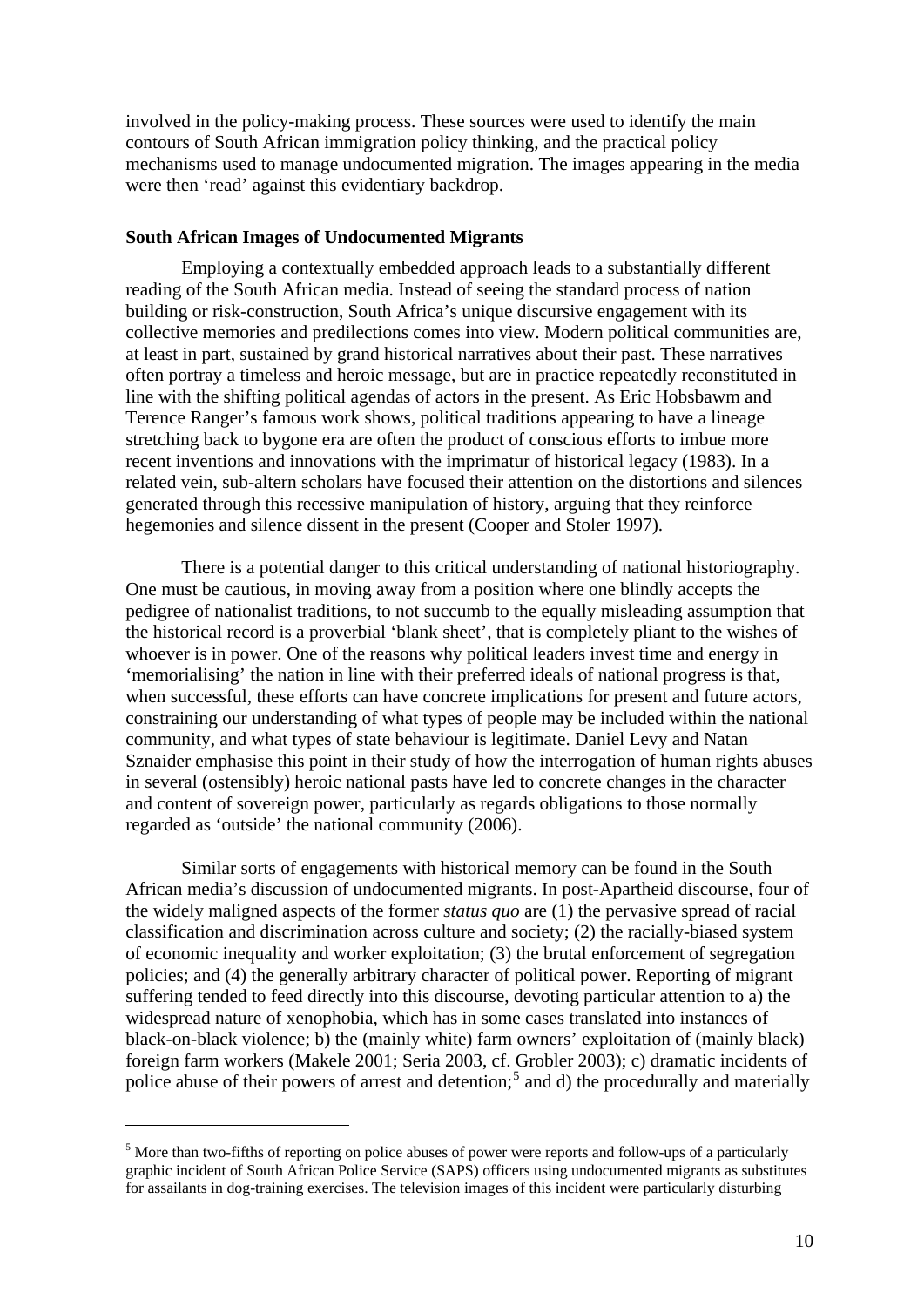inadequate detention of migrants at the infamous, privately-owned Lindela centre (Bhengu 2000; Gifford 2000; Matsena and Mkhwanazi 2002; Ancer 2004). These images have troubled the conscience of South African citizens, establishing a strong intuitive linkage between the suffering of contemporary migrants and the Apartheid experiences of the black citizenry in particular. These cognitive associations have been made more palpable in the widespread coverage of cases where South African citizens have been wrongfully arrested or detained due to the over-zealous enforcement of immigration laws (Marx 1998; Gophe 2000; *The Citizen* 2003).

 Awareness of correlations between the past experiences of South African citizens and the current experiences of undocumented migrants also coloured the reporting on document mismanagement and fraud. Reports scrutinised the bureaucratic and criminal networks responsible for the distribution of these documents, with particular attention afforded to the Department of Home Affairs (DHA). In addition to immigration control, the DHA has been responsible for the management of South Africa's identification system. Since 1986, when the government began to do away with its multiple racially and ethnically defined citizenships, the DHA has struggled to distribute identity documents, crucial to voting rights, social grants and a range of other government services, to the entire population. It is widely believed that this failure is a result of DHA's mismanagement, incompetence, corruption, and more worryingly, arbitrary or racist suspicion of the verity of many black citizens' status claims. Newspaper reporting of the irregular provision of documents to undocumented migrants has tended to compound the generally disparaging accounts of the DHA's attitude towards the citizenry. While in some cases, a degree of leniency, characteristic of much post-Apartheid reporting on corruption, was extended to the Department's woefully ineffective efforts to 'clean up' its act (Sepotokele 2002), reports have more commonly lambasted DHA corruption and mismanagement on the identity management front (Marud 1998; Sunday Times 1999; Pretoria News 1999; The Citizen 2001; Schoeman 2002). These reports have been particularly sensitive to instances where the rights of South Africans have been infringed, emphasising emotive cases such as where the DHA contributed to the 'selling' of women to foreign husbands (Franiere 2004), denial of support grants to children (Maphumulo 2004), and/or the abuse of the good faith of citizens (Ismail 2002a; 2002b).

 It seems plausible to suggest, on the basis of the above evidence, that there are strong intuitive linkages in public discourse between the experience of contemporary undocumented migrants and both the memories and continuing legacies of Apartheid. A handful of reports have identified this linkage explicitly, referring directly to 'similarities' between the current treatment dished out to undocumented migrants and the practices of Apartheid (Sello 1998; Worsnip 1998; Groenink 2002; Williams 2002; Moya 2003). However, this has not implied acceptance of a shared identity between undocumented migrants and South Africans, in terms of their common experience of being arbitrarily classified as 'illegal migrants' (cf. Friedman 2000). While in some cases the media appeared to go out of its way to emphasise DHA culpability over and above that of foreigners, they also focussed attention on migrant willingness to exploit South African laws. The act of obfuscating the distinction between undocumented migrant and South African citizen was of particular concern, with cases of undocumented migrants fraudulently working their way into high-profile positions, or passing themselves off as

because of their similarities to Apartheid era practices. For a small selection of examples see: *Cape Times* (2000); Misbach (2000); *The Sowetan* (2000b).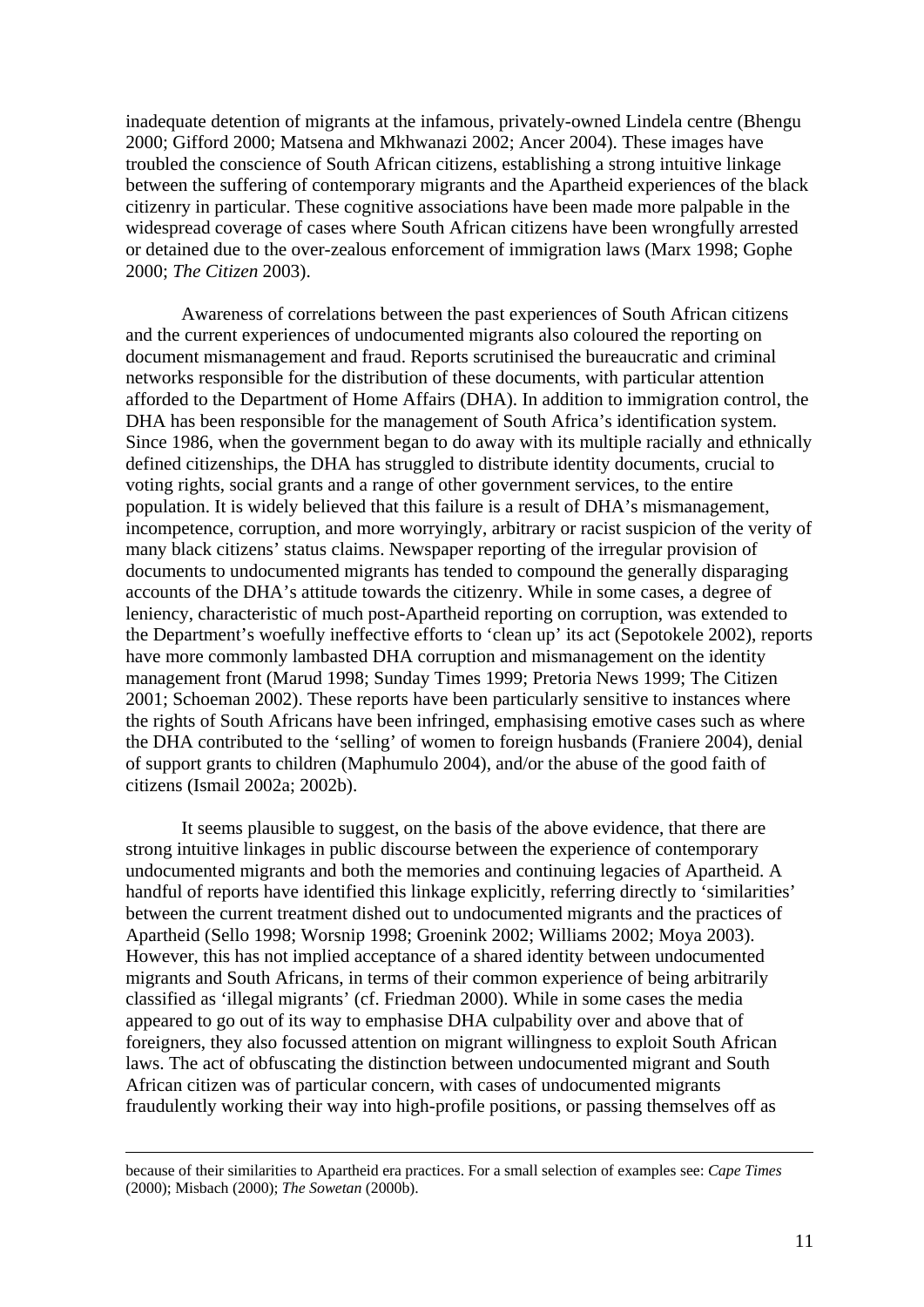spouses of South Africans attracting significant attention and moral opprobrium (*Mail and Guardian* 1998d; Cull 2001; Maluleke 2002; Otto 2003). Importantly, such was the distaste for this instance of migrant opportunism that newspapers seemed relatively inattentive to the practical inconsistency of referring to a problem widely accepted to stem from DHA breakdown, while hailing Departmental efforts to 'crack down' on migrant frauds (Otto 2003; Pather 2004). <sup>[6](#page-13-0)</sup> Thus, while some of the prerequisites for a historically-informed process of incorporating contemporary immigrants within the historical consciousness of national struggle are in place, this has not been translated into an argument that questions the state's expression of sovereign authority over its borders and its population.

 These limitations can be accounted for by the emergence of a highly contestable tendency to represent undocumented migration as chronologically distinct from Apartheidera acts of migratory suffering. During the Apartheid era, large numbers of black South Africans were considered non-nationals of the Republic and regarded as illegal residents in realms designated for 'white' habitation. While white 'illegal aliens' were subject to a relatively lenient enforcement regime, located within the Department of Interior and Internal Affairs, the movement and residence of South African 'illegal migrants' and black foreigners was regulated by the euphemistically titled, and characteristically draconian Department of Cooperation and Development. This agency, and the security forces that were responsible for street-level policing, made little distinction in practice between, on the one hand, pass laws and the process of forcibly removing black South Africans to the homelands, and on the other, the arrest and deportation of illegal *immigrants*.<sup>[7](#page-13-1)</sup> During the negotiations leading to South Africa's new immigration legislation (1998-2002), government officials and critics of post-Apartheid migration policing both noted these deep institutional linkages between segregation and immigration regimes.<sup>[8](#page-13-2)</sup> Yet, newspaper reporting has created a cognitive separation between citizens' and non-nationals' common experience of suffering at the hands of the state by representing 'illegal migration' as a purely post-Apartheid phenomenon. This claim appears based upon the assumption that the poor peoples of surrounding countries only began coming to South Africa *en masse* once the Apartheid regime had disappeared (Maluleke 2003).<sup>[9](#page-13-3)</sup> By creating this chronological divide between pre- and post-Apartheid forms of undocumented migration, reporting directly combats the notion that foreign migrants' efforts to evade law enforcement represent a continuation of the anti-Apartheid tradition of non-cooperation with arbitrary movement controls.

<span id="page-13-0"></span><sup>&</sup>lt;sup>6</sup> One reporter's apparent preoccupation with the DHA's pursuit of a woman who fraudulently entered the country 26 years previously is emblematic of this tendency to intuitively align with law enforcement agencies (Maponya 2002a, 2002b; 2003). One article went so far as to describe Home Affairs' policing initiatives as 'mercilessly efficient' (Arendse 2001).

<span id="page-13-1"></span> $<sup>7</sup>$  Senior immigration officials responsible for transforming the migration control bureaucracy recognise that</sup> their prerogatives, tasks and challenges vis-à-vis undocumented migration remain substantially the same since the transition to democracy. (Schrevasande, C., 2006, pers. comm., 21 June; Vorster, W., 2006, pers. comm., 7 July).

<span id="page-13-2"></span><sup>&</sup>lt;sup>8</sup> See for example, the comments of the Minister of Home Affairs, Director General of Home Affairs, Institute for Security Studies, Southern African Migration Project, Lawyers for Human Rights and Congress of South African Trade Unions on the need for new legislation in Minutes of the Portfolio Committee on Home Affairs Parliamentary Monitoring Group, 7 March 2000, 19 March 2002, 18 April 2002 & 23 April 2002.

<span id="page-13-3"></span><sup>&</sup>lt;sup>9</sup> See also the comments of the former Home Affairs Director General, Dr. K. Z Mbatha and the Chair, Mr. A.D. Mokoena in Minutes of the Portfolio Committee on Home Affairs Parliamentary Monitoring Group, 26 October 1999 & 17 May 2000.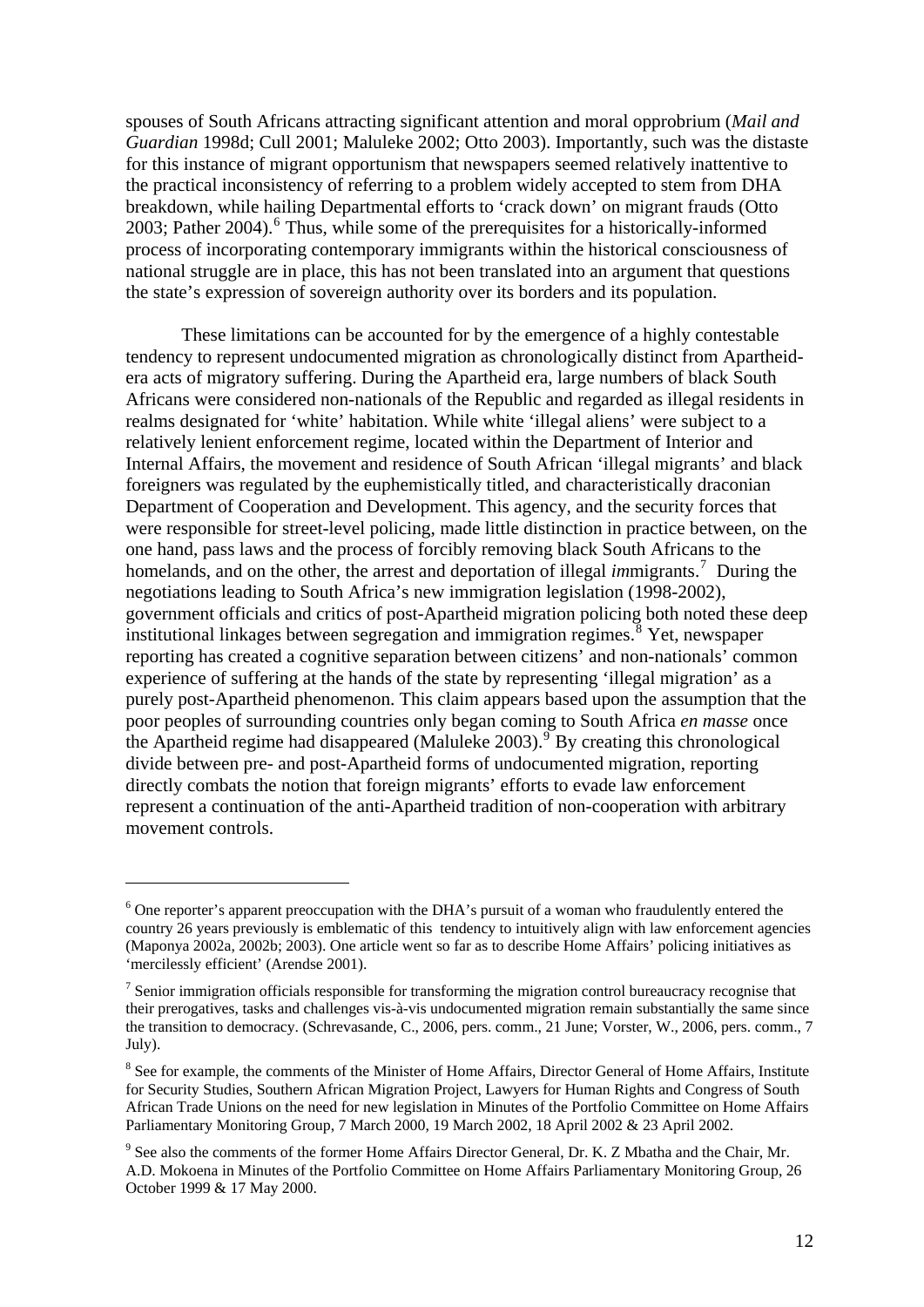Representations of undocumented migration as a 'new' phenomenon not only separate the contemporary 'illegal migrant' in time from a history of struggle, they also tend to situate this identity in direct opposition to the resistance, by characterising migrants as motivated by an unwelcome and unconscionable desire to capitalise on the movement's new successes. Reports suggest that this new wave of migration has been fostered by perceptions that post-Apartheid South Africa is a 'land of milk and honey' (The Citizen 1998a; Murphy 2001; Munusamy 2004), or the 'rainbow nation of the continent' (Bawden 2004). These general depictions of migrant intention are further entrenched through reports of migrants undermining the largesse of the post-Apartheid regime. Under the terms of the 1955 Freedom Charter, the ruling ANC committed itself to an expansive process of social and political transformation, including free education and healthcare, unemployment benefits and housing for all. After the political transition to democracy under a constitution that embodied the ideals of the Freedom Charter, the Reconstruction and Development Programme (RDP) was designated as the policy platform that would fulfil the social end of this bargain, and has subsequently come to be viewed as the main symbol of the realisation of resistance era ideals. In this context, the scattered and speculative reporting of undocumented migrants 'stealing' RDP housing or social services intended for South African citizens (Feris 2001; Pather 2004) has exacerbated the logical separation between the contemporary undocumented migrant and the Apartheid victim, presenting the former individual as intentionally and illicitly engaged in denying 'real' South Africans the fruits of past hardship and struggle.

 This image of 'new' and 'exploitative' arrivals has been exacerbated by media publication of myths that undocumented migrants come in frighteningly large numbers. An ominous picture of South Africa's future has been developed through repeated reference to large and unsubstantiated estimates of the number of arrivals in the country. A variety of reports utilise evocative words, often in eye-catching headlines, to create the image of an impending 'alien horde' (Sawyer 1998), 'human tide' (Granelli 2002), 'flood' (City Press 2000), or 'swarm' (Maluleke 2003) of illegals, that is about to overwhelm the fledgling democracy. The issue here is less whether or not there are large numbers of undocumented migrants in South Africa, but about the fact that the representation of vast quantities has been relatively divorced from the most basic reporting requirement to check sources. This dynamic was in evidence in the reporting, in 1998, of Human Sciences Research Council (HSRC) estimates suggesting that there were between 2.5 and 4.1 million illegal foreigners in the country (Minnaar and Hough 1996). These figures were generated through a deeply flawed methodology that was immediately contested by other scholars (Crush 1997; 2001) and eventually formally questioned by the HSRC itself in a January 1998 press release that was picked up and published by *The Citizen* (1998a). Nevertheless, on three separate occasions in the same year, the same paper uncritically reproduced the original figures (Stuart 1998; *The Citizen* 1998b; 1998c).<sup>[10](#page-14-0)</sup> Intuitive affiliations to the government's control agenda appear to have influenced this defiance of basic reporting prudence. Each report was a direct response to an official press release, bemoaning the lack of state resources and

<span id="page-14-0"></span> $10$  More recently, the issue of numbers has become almost entirely speculative, with reporters freely citing 'estimates' without revealing the source of their data (Murphy 2001; Maluleke 2002; Saunderson-Meyer 2004; *The Sowetan* 2003; Maharaj 1998; Molefe 2000). At times this practice has bordered on the comical. For example, one report used a DHA source to suggest that "for every illegal immigrant deported, 100 or more were likely to be registered in home affairs files as South Africans". This would give us an approximate figure of 15 million illegals or one third of the South African population (Maluleke 2002).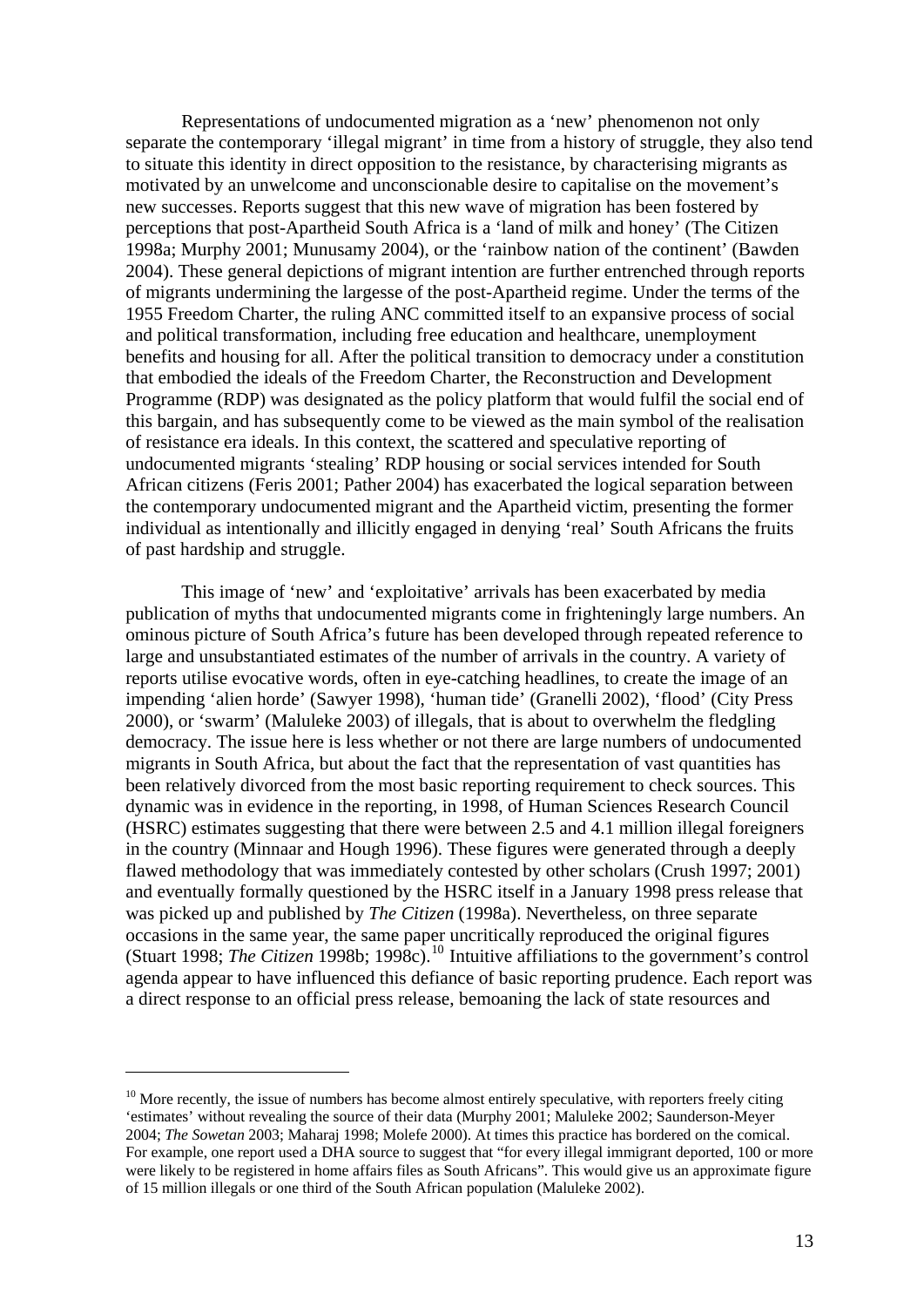<span id="page-15-0"></span>capacity for policing undocumented migration, and seeking to incite fears regarding the impact of such large quantities of migrants on the RDP.

 In this context of a discourse that has successfully separated undocumented migrants from the politics of 'struggle' and identified them as a potential threat to these ideals, reporting has also adopted a relatively uncritical stance towards the problems inherent in immigration policing.<sup>[11](#page-15-1)</sup> South Africa is currently beset by a) high volumes of criminal activity; b) crime that is violent in nature; and c) violent crimes that are acutely disturbing to the moral and social fabric of society. While HIV/AIDS, desegregation and poverty alleviation arguably compete for attention and scarce public resources, the issue of 'crime' dominates South African public discourse and, particularly in the large cities and townships, tends to exert constant pressure upon the public consciousness. In South Africa, the vast majority of immigration law enforcement occurs in a relatively indirect fashion, as police officers, ostensibly engaged in their primary function of crime fighting, discover and arrest undocumented migrants. The vast majority of enforcement takes place on the beat, as police officers depart from their ordinary policing duties to arrest undocumented migrants (Vigneswaran 2006), extort them for bribes, or victimise them in other ways (Landau 2005). On other occasions, arrests occur in large-scale operational policing, where South African Police Service (SAPS), sometimes working in coordination with local government, the DHA and the Army, set up road blocks, conduct street sweeps and enter specific buildings in an effort to (re)take control of high-crime areas (Klaaren 2001). While rarely investigating ordinary arrest procedures, newspapers have devoted significant attention to operational policing, and represented it from an almost unflinchingly law enforcement perspective (cf. Business Day 2000c; Ismail 2000; Makoe 2000; Mboyane 2004). Most of these reports read much like SAPS press releases, with little reflection on the views of migrant advocates, Human Rights NGOs, or migrants themselves. Several took the further step of explicitly congratulating the police for 'restoring the community's faith in law and order' *(The Sowetan* 2000a), showing 'no mercy' (*Pretoria News* 2002), or for the 'huge success' (Matavire 2003) of their 'clean sweep' (Chetty 2004) of criminal areas, despite the fact that these operations constituted a significant diversion of resources away from the task of dealing with South Africa's more pressing problems of violent crime. Underlying all of these reports was a strong tendency to assume that illegals' presence in high-crime areas was tantamount to evidence of their involvement in other forms of criminal activity, and therefore, that 'emptying' these areas of this population was key to the restoration and preservation of order. The consequence of this reporting strategy was to sanction the highly problematic way in which the police have come to enforce the nation's criminal law.

### **Summary and Conclusion**

1

This work has gone beyond previous research in an effort to generate new insights into the meaning of the media's representation of undocumented migrants in South Africa. By interpreting these reports against a backdrop of the unique political ideals and policy frameworks of the post-Apartheid era, the discussion has revealed an uncomfortable

<span id="page-15-1"></span> $11$  This analysis found that reporting of undocumented migrants' involvement in criminal activity was relatively measured. Newspaper reporting rarely untruthfully exacerbated widespread beliefs about migrant criminality (Madondo 2002; Zeilhofer 2004), usually only referring to correlations between undocumented migration and crime when these had already been identified by research and/or international organisations (The Star 2000; Hosken and Oliphant 2003). Their main failing was to utilise, often on a speculative basis, the migrant status of an individual as an identifier in crime stories, regardless of whether this was pertinent to the investigation or character of the crime.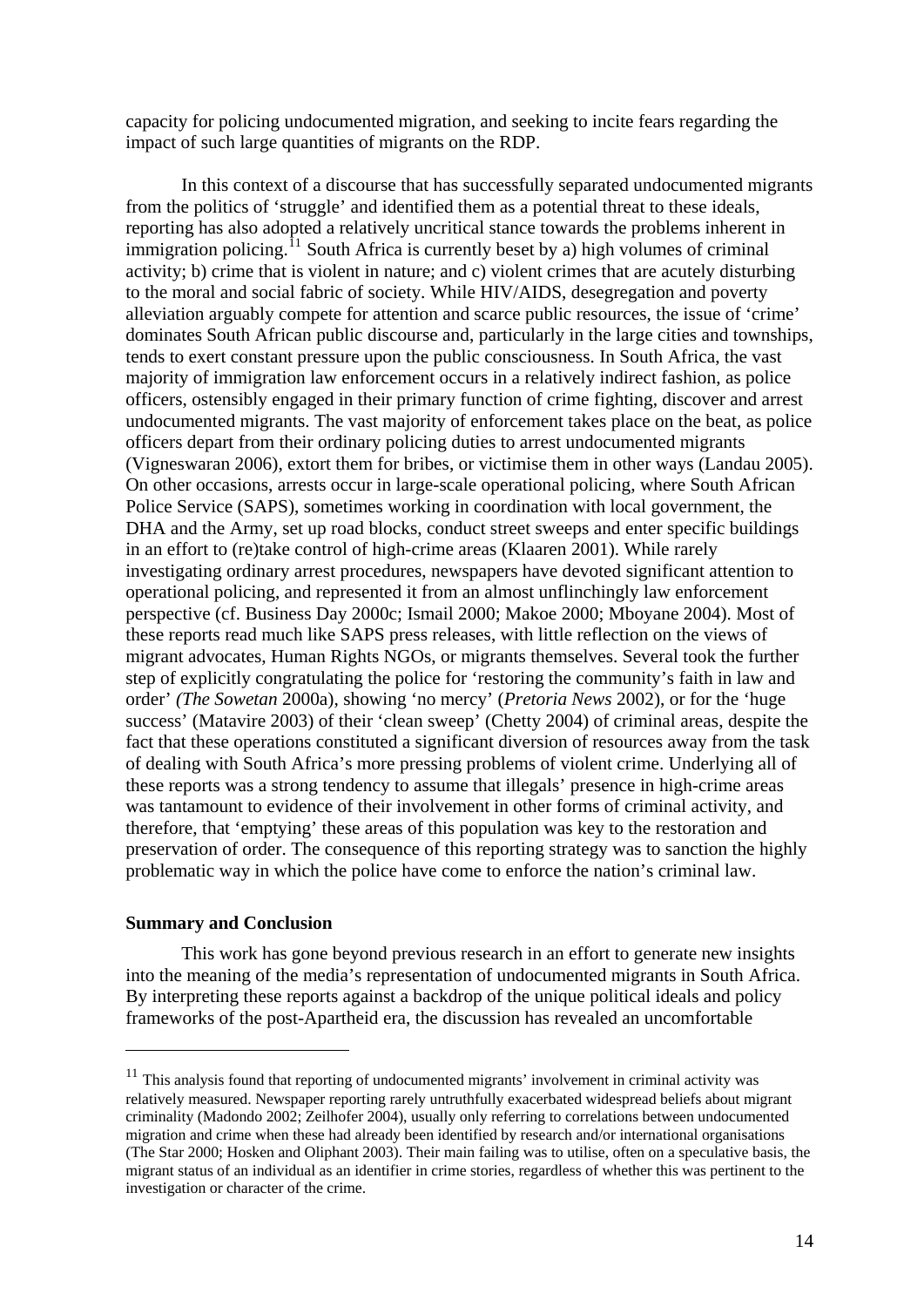engagement with this nation's relatively nascent political traditions. This analysis sustained the assessment of 'nation-building' and 'risk-society' theorists: that the representation of undocumented migrants as a large and threatening 'other' helps to foster uncritical acceptance of various expressions of contemporary state sovereignty. Evidence that the South African media appeared unperturbed by the diversion of police resources towards migrant 'cleansing' and away from the detection and prevention of violent crime was a good example of the relative *carte blanche* the state now possesses in addressing this 'risk' to the nation. However, the more intriguing contribution of this study was its identification of a) the unique conceptual obstacles the South African media confronted in reaching the conclusion that undocumented migration presented a massive threat to national development; and b) the specific steps made to confront/dissolve these obstacles. Collective historical consciousness provided a bridge between the undocumented migrant and national identity, compelling South Africans to question the moral relevance of political and spatial distinctions between migrant communities. In other contexts it may have been safe to presume why undocumented migrants constitute an 'other'. In South Africa this argument had to be formally made, or at least, strongly intuitively suggested. The crucial step in this legitimating process was to represent contemporary undocumented migration as 'new'. This paved the way for this group to be understood in categorically different terms to the members of the struggle: as motivated by different intentions; and as capitalising on national achievements. With these kernels of the argument in place, South Africa could move comfortably in the same direction as most other immigration control discourses, smoothing over uncomfortable questions posed by the various forms of poor treatment meted out to these people, and consoling itself about evident problems within its security apparatus.

 For many observers this may seem to be a relatively unproblematic outcome. All successful modern political movements, stretching back to the French and American revolutions of the eighteenth century, have experienced a process whereby appeals to universal brotherhood and equal rights have been gradually reconsidered in favour of a more circumscribed assessment of national belonging and realistic acquiescence to state sovereignty. Those who study post-1994 South African political discourse might suggest that what is happening in the realm of immigration policy simply reflects the multiple conservative backlashes the ANC has undergone in the transition from revolutionary movement to ruling party. In response to these arguments, the author suggests that the unique and compelling aspect of the evolving ideology in South Africa is that it is one of the few cases where a 'free movement' ideology has constituted a core principle of the revolutionary movement's ideals, and that it is one of the few sites where we see, in open public discourse, a genuine questioning of the assumptions of difference upon which the modern immigration regime is built, and the condition of 'illegality' sustained. Movement controls were, along with the formation of separate homelands, core features of the Apartheid state, and key objects of resistance, struggle and critique, for the ANC and its allies and for the large international audience that gradually came to view the *status quo* in South Africa as illegitimate and intolerable. South Africa stands out from European and North American nations, not so much in that its efforts to control unwanted migration are any more or less legitimate, but in that its historical consciousness so evidently challenges the legitimacy of such policies.

This leads us ultimately to a need to question what the end of Apartheid *means* for the politics and discourse of international migration. For most this moment ranks, along with the collapse of the Berlin Wall, as a powerful symbol of achievement in human rights and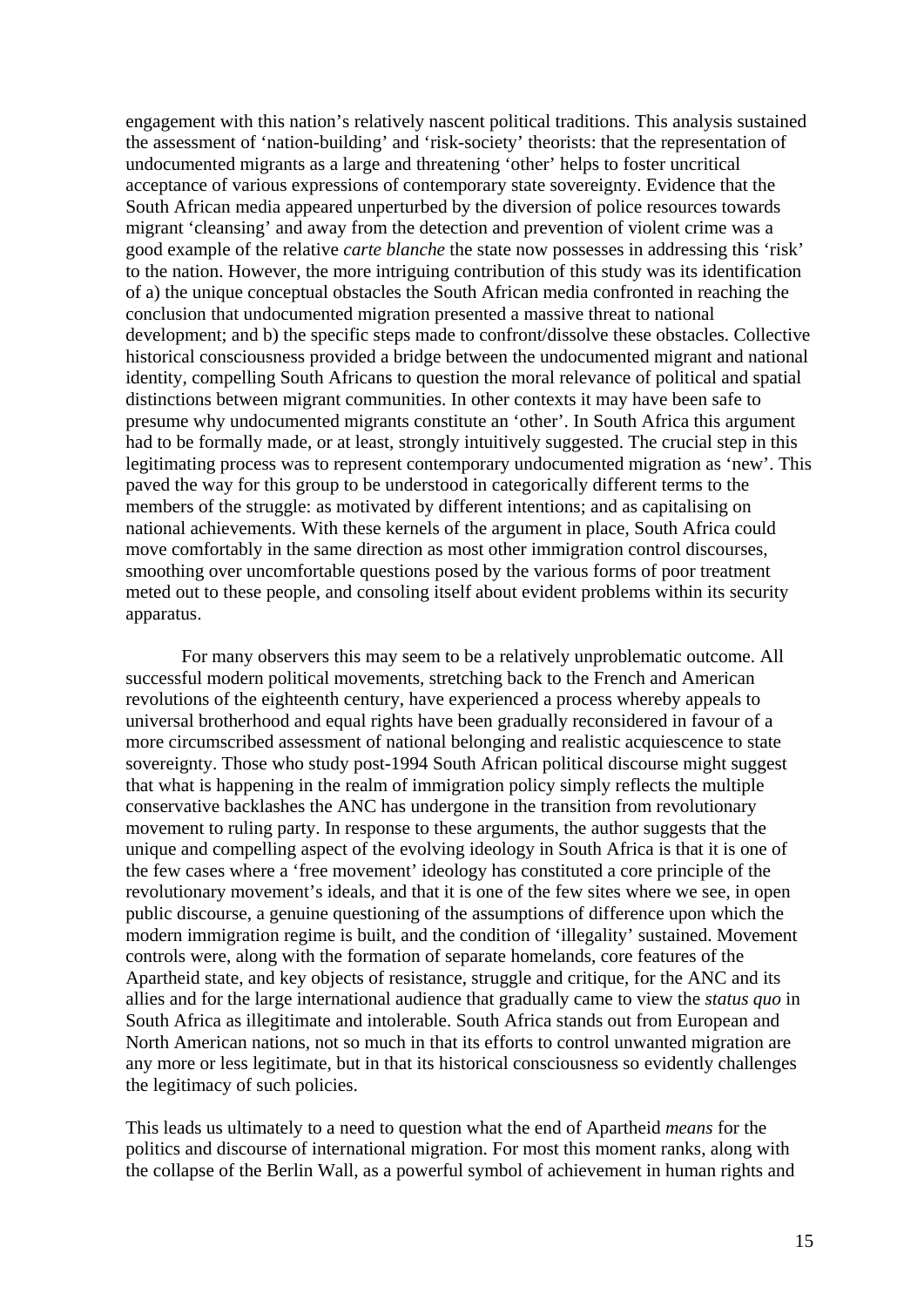<span id="page-17-0"></span>politics. There have been a variety of attempts to capitalise on this symbolism in contemporary global discourse, from the film industry's repeated use of Apartheid history to dramatise the message of humanity's simultaneous potential for both gross injustice and stubborn defense of cosmopolitan ideals, to South African President Thabo Mbeki's campaign to illustrate the pervasiveness of global power imbalances through reference to the concept of a 'Global Apartheid'. However, with the exception of cases like Hong Kong/China and Israel/Palestine, where there is a clear case to be made regarding the moral and practical significance of specifically *internal* movement controls, there have been few attempts to draw linkages between the problems inherent in Apartheid and the inconsistencies and injustices of contemporary immigration controls. What is lacking, amidst the welter of collective back-slapping that continues to occur around this historic achievement, is an attempt to engage, at anything other beyond a superficial level, with the issue of whether anti-Apartheid affiliation (the preserve of moral conservatives and liberal cosmopolitans alike), impose obligations on us to question the exposure of migrant peoples to the most brutal edges of state power: surveillance, arrest, detention and forced removal. This paper has suggested that, at the very least, the South African media seems to regard this argument as compelling if not necessarily convincing.

### **References**

- -- 2001 'Making up the numbers: measuring ''illegal immigration'' to South Africa' in *Southern African Migration Project: Migration Policy Brief*, no. 3, http://www.queensu.ca/samp/sampresources/samppublications, (accessed 1 April 2007)
- -- 2002a 'Elvira discovers she's married!' *Sunday Tribune*, 28 July, p.1
- -- 2002b 'Marriage scam nails Durban divorcee', *Independent*, 21 July, p.3
- -- 2002b 'Tip of the iceberg, says Home Affairs', *The Sowetan*, 28 November, p.10
- -- 2003 'SA calls for Interpol aid in ID puzzle', *The Sowetan*, 15 January, p.9
- ANCER, JONATHAN 2004 'Lindela is this the disturbing face of a xenophobic SA?' *The Star*, 15 November, p.28
- ANONYMOUS 1998a 'Not feasible to 'fix aliens numbers exactly'', *The Citizen*, 6 January, p.9
- ANONYMOUS 1998b 'All aliens will be deported, says dept', *The Citizen*, 21 February, p.5
- ANONYMOUS 1998c 'Aliens are abusing system: Buthelezi', *The Citizen*, 15 May, p.8
- ANONYMOUS 1998d 'Top atomic official deported', *Mail and Guardian*, 26 June 2 July, p.1
- ANONYMOUS 1999 'Baqwa to look into ID scam', *Pretoria News*, 9 March, p.3
- ANONYMOUS 1999 'We bust fake ID racket', *Sunday Times*, 7 March, p.1
- ANONYMOUS 2000 'Dog attack victims found', *Cape Times*, 10 November, p.1
- ANONYMOUS 2000 'Guarding the guardians', *Business Day*, 31 March, p.15
- ANONYMOUS 2000 'More human ways to curb immigrants', *City Press*, 26 March, p.8
- ANONYMOUS 2000 'The drug problem', *The Star*, 1 March, p.8
- ANONYMOUS 2000a 'Punish all illegals', *The Sowetan*, 17 March, p.10
- ANONYMOUS 2000b 'Cruel racists belong in jail', *The Sowetan*, 12 November, p.17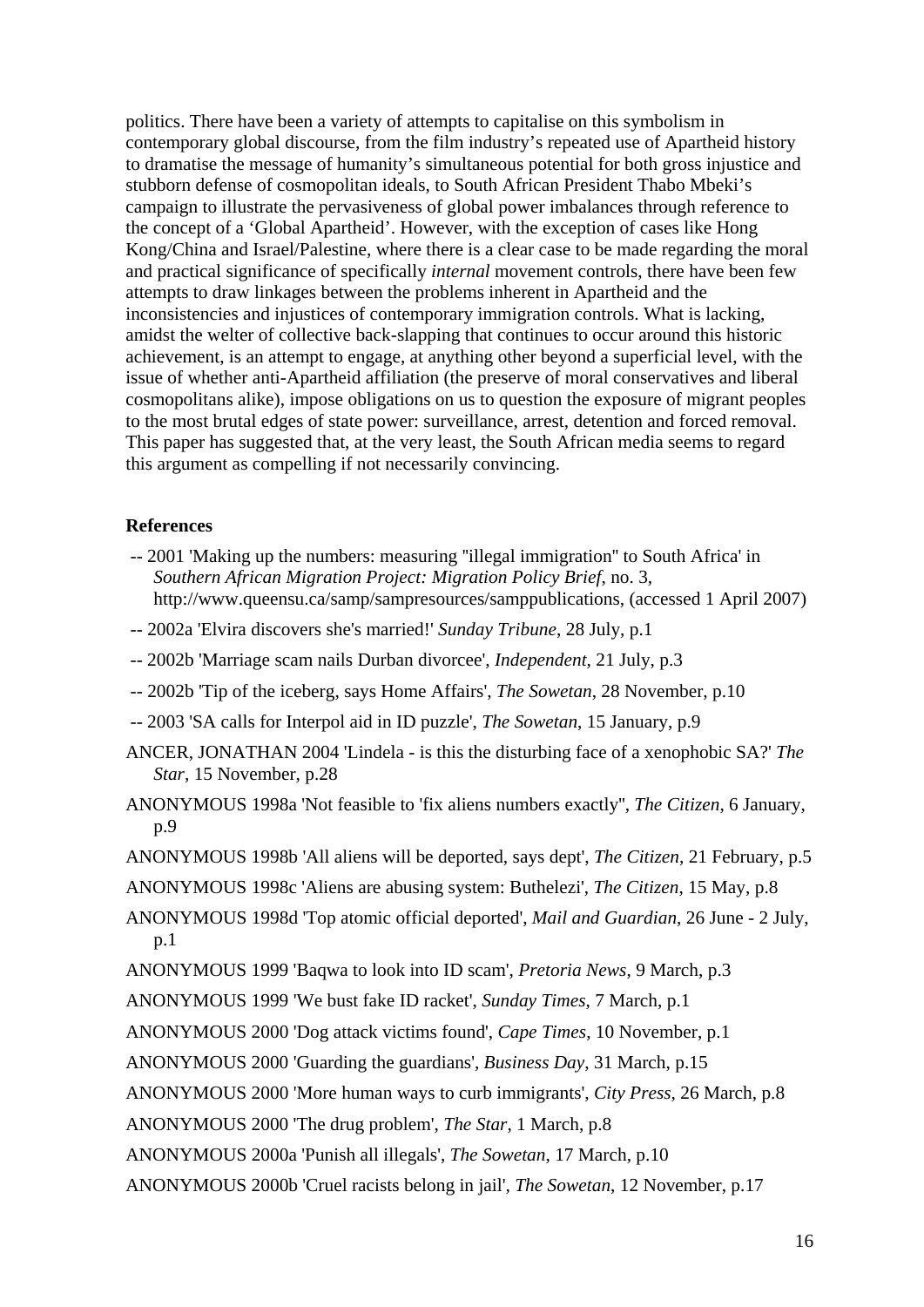ANONYMOUS 2001 'Syndicates sell SA citizenship', *The Citizen*, 28 August, p.1

ANONYMOUS 2002 'Expect no mercy, cops warn', *Pretoria News*, 12 January, p.3

ANONYMOUS 2003 'Home from home for foreigners', *The Sowetan*, 24 February, p.18

ANONYMOUS 2003 'SA man may be deported - from SA', *The Citizen*, 16 January, p.1

ARENDSE, ALLISTER 2001 'Couples tying the knot for 'convenience'', *Cape Times*, 22 August, p.5

- BAUDER, H. 2005 'Landscape and scale in media representations: the construction of offshore farm labour in Ontario, Canada', *Cultural Geographies,* vol. 12, no. 1, pp.41-58
- BAWDEN, CLYDE 2004 'Pros and cons to visa plan', *Pretoria News*, 12 March, p.11
- BAYART, JEAN-FRANÇOIS, ELLIS, STEPHEN and HIBOU, BÉATRICE 1999 *The Criminalization of the State in Africa,* James Currey: Oxford

BHENGU, CHARITY 2000 'Concern over illegal immigrants', *The Sowetan*, 21 March, p.4

- BILLIG, MICHAEL 1995 *Banal Nationalism,* Sage: London
- BIRD, WILLIAM and MTWANA, NONCEBA 2006 *Race and Xenophobia in the South African Media* at<http://migration.wits.ac.za/> (accessed 29 November 2006)
- CHETTY, KUBEN 2004 'Police make a Point in clean sweep', *Daily News*, 5 March, p.4
- COOPER, FREDERICK and STOLER, ANN LAURA 1997 'Between metropole and colony: rethinking a research agenda', in (eds) COOPER, FREDERICK and STOLER, ANN LAURA, *Tensions of Empire: Colonial Cultures in a Bourgeois World* University of California Press: Berkeley
- COPLAN, DAVID B. 2001 'A river runs through it: the meaning of the Lesotho-Free State border', *African Affairs,* vol. 100, no. 398, pp.81-116
- CROUCHER, SHEILA 1998 'South Africa's Illegal Aliens: Constructing National Boundaries in a Post-Apartheid State', *Ethnic and Racial Studies,* vol. 21, no., pp.639- 660
- CRUSH, JONATHAN 1997 'Exaggerated figures are creating a xenophobic atmosphere', *Business Day*, 30 June, p.12
- CULL, PATRICK 2001 'Illegal aliens working for cops, govt', *Eastern Province Herald*, 15 May, p.2
- DANSO, RANSFORD and MCDONALD, DAVID A. 2001 'Writing xenophobia: immigration and the print media in post-Apartheid South Africa', *Africa Today,* vol. 48, no. 3, pp.115-37
- DEMO, ANNE 2005 'Sovereignty discourse and contemporary immigration politics', *Quarterly Journal of Speech,* vol. 91, no. 3, pp.291-311
- DOTY, ROXANNE 1996 'Sovereignty and the Nation: Constructing the Boundaries of the Nation', in (eds) BIERSTEKER, THOMAS. J. and WEBER, CYNTHIA., *State sovereignty as social construct*, Cambridge University Press: Cambridge
- ERJAVEC, KARMEN 2003 'Media construction of identity through moral panics: discourses of immigration in Slovenia', *Journal of Ethnic and Migration Studies,* vol. 29, no. 1, pp.83-101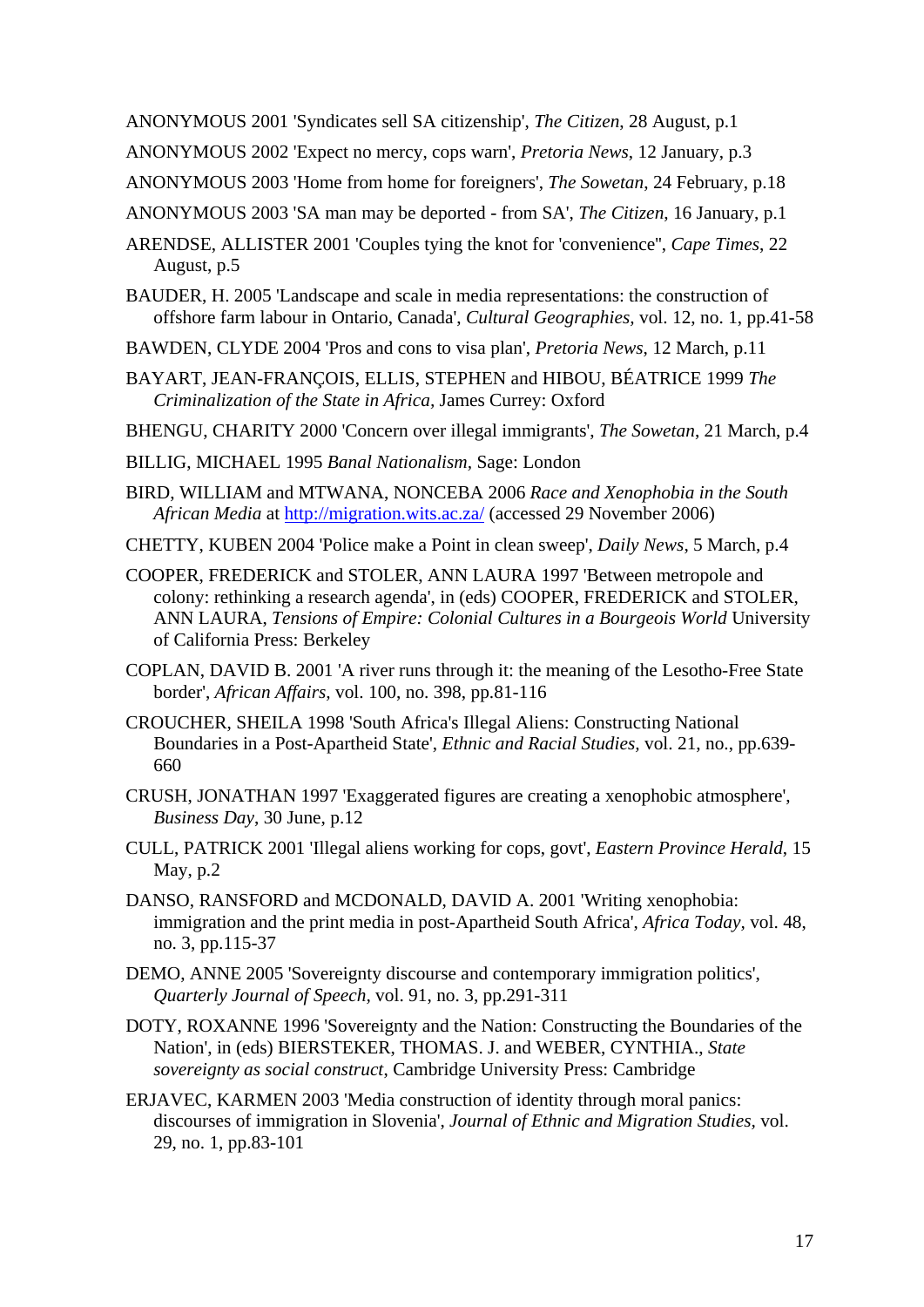- FERIS, MELANIE-ANN 2001 'Diepsloot residents plan land invasion', *Pretoria News*, 19 November, p.2
- FRANIERE, SHARON LA 2004 '4000 women married without their knowledge', *This Day*, 7 September, p.4
- FRIEDMAN, STEVEN 2000 'Action with too little discussion', *Mail and Guardian*, 24-30 March, p.25
- GIFFORD, GILL 2000 'The pain of Lindela', *The Star*, 10 April, p.17
- GOPHE, MYOLISI 2000 ''Too black' youths get victimised', *Cape Argus*, 26 September, p.2
- GRANELLI, MARCO 2002 'Holding back the human tide', *Sunday Tribune*, 3 February, p.1
- GROBLER, WYNAND 2003 'Illegal aliens stream in to work for a pittance', *The Citizen*, 20 February, p.8
- GROENINK, EVELYN 2002 'Senegalese man allegedly assaulted by policemen, detained for three days', *Independent*, 6 January, p.3
- HIER, SEAN P. and GREENBERG, JOSHUA L. 2002 'Constructing a discursive crisis: risk, problematisation and *illegal* Chinese in Canada', *Ethnic and Racial Studies,* vol. 25, no. 3, pp.490-513
- HOBSBAWM, ERIC J. and RANGER, TERENCE O. 1983 *The Invention of tradition,*  Cambridge University Press: Cambridge
- HOSKEN, GREAME and OLIPHANT, LUMKA 2003 'Bank robbers are from Zim', *The Star*, 22 February, p.1
- HUGHES, DAVID. 1999 'Refugees and squatters: immigration and the politics of territory on the Zimbabwe-Mozambique border', *Journal of Southern African Studies,* vol. 25, no. 1, pp.384-428
- ISMAIL, FARHANA 2000 'SA falls foul of human rights groups', *Sunday Tribune*, 14 May, p.12
- KLAAREN, JONATHAN and RAMJI, JAYA 2001 'Inside illegality: migration policing in South Africa after Apartheid', *Africa Today,* vol. 48, no. 3, pp.34-47
- KOSNICK, KIRA 2004 ''Speaking in one's own voice': representational strategies of Alevi Turkish migrants on open-access television in Berlin', *Journal of Ethnic and Migration Studies,* vol. 30, no. 5, pp.979-994
- KRAIDY, MARWAN M. 2002 'Communication and identity in the diaspora: Turkish migrants in Amsterdam and their use of media', *Journalism & Mass Communication Quarterly,* vol. 79, no. 3, pp.758-759
- LANDAU, LOREN B. 2005 'Immigration and the state of exception: security and sovereignty in refugee-affected Africa', *Millennium,* vol. 34, no. 2, pp.325-348
- LEVY, DANIEL and SZNAIDER, NATAN 2006 'Sovereignty transformed: a sociology of human rights', *The British Journal of Sociology,* vol. 57, no. 4, pp.657-676
- LINKLATER, ANDREW 1982 *Men and Citizens in the Theory of International Relations,*  St. Martin's Press: New York
- MADONDO, BONGANI 2002 ''Send them back home'', *Sowetan*, 28 July, p.16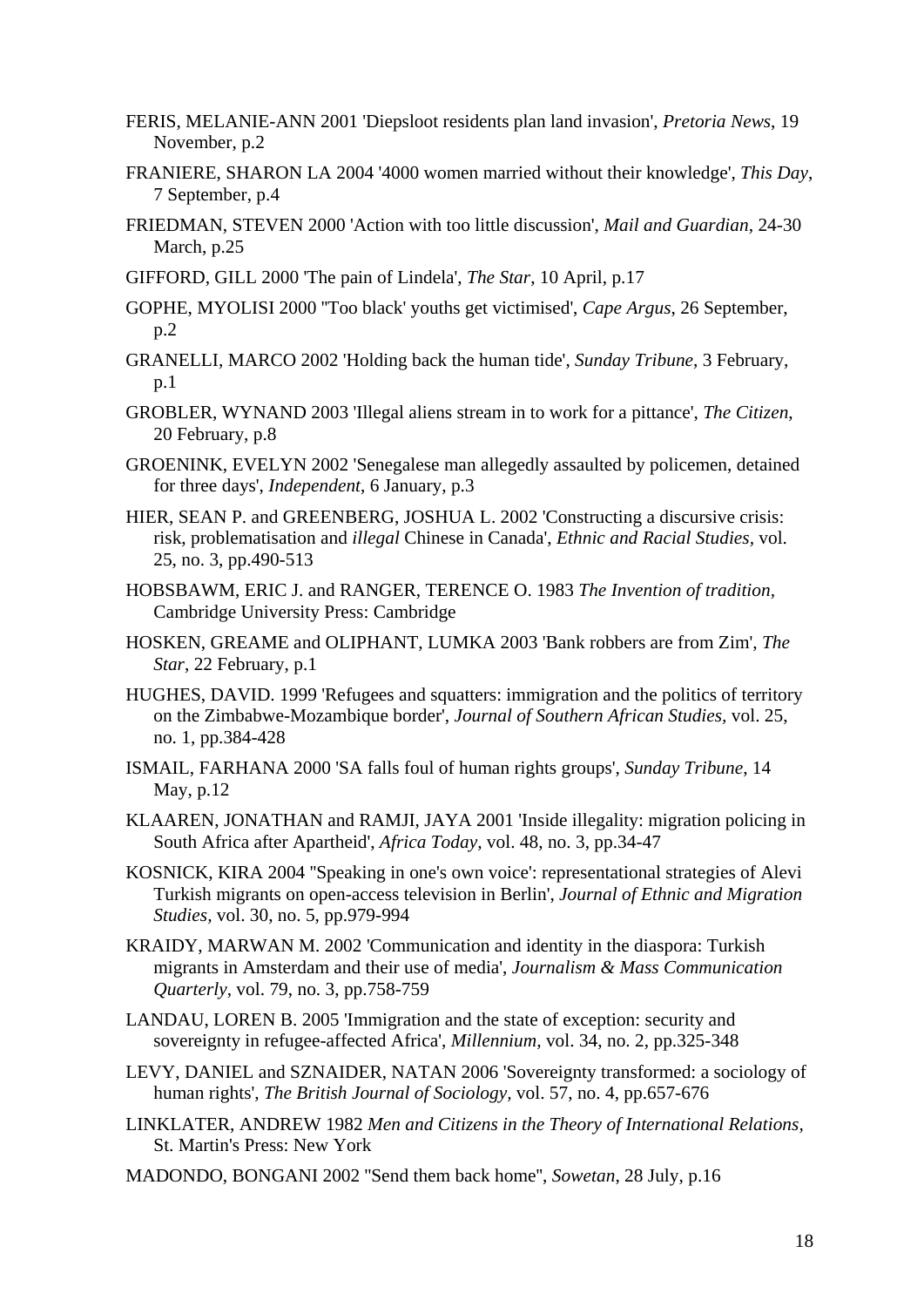MAHARAJ, RAVIN 1998 'Costly surge of stowaways into SA ports', *The Star*, 26 June, p.6

MAKELE, BENISON 2001 'Passports to a hell on earth', *Sowetan*, 23 September, p.22

- MAKOE, ABBEY 2000 'Rights groups tackle state over illegal aliens', *Independent*, 14 May, p.2
- MALULEKE, ELIAS 2002 'Home Affairs a gateway to crime', *City Press*, 7 April, p.6
- MALULEKE, JAMESON 2003 'Concern over alien IDs for election', *The Citizen*, 9 October, p.4
- MAPHUMULO, SOLLY 2004 'Fake marriage means orphans can't get mom's grant money', *The Star*, 23 August, p.1
- MAPONYA, FRANK 2002a 'Immigrant's matric certificate cancelled', *The Sowetan*, 19 November, p.4
- MARUD, MAUREEN 1998 'Tracking down those lost IDs', *Cape Argus*, 13 January, p.1
- MARX, MAX 1998 'Cops brand boy as alien', *City Press*, 29 November, p.12
- MATAVIRE, MAX 2003 'Kings Beach blitz a 'huge success'', *Eastern Province Herald*, 6 September, p.2
- MBOYANE, SPHIWE 2004 'Illegal immigrants present easy pickings for corrupt policemen', *Business Day*, 12 October, p.4
- MCDONALD, DAVID A. and JACOBS, SEAN 2005 'Understanding press coverage of cross-border migration in Southern Africa since 2000', *Southern African Migration Project Policy Series,* no. 37,

[http://www.queensu.ca/samp/sampresources/samppublications,](http://www.queensu.ca/samp/sampresources/samppublications) (accessed 1 April 2007)

- MINNAAR, ANTHONY and HOUGH, MIKE 1996 *Causes, Extent and Impact of Clandestine Migration in Selected Southern African Countries with Specific Reference to South Africa,* Human Sciences Research Council: Pretoria
- MISBACH, WAGHLED 2000 'Political parties also slam attack', *The Sowetan*, 10 November, p.2
- MOLEFE, THEMBA 2000 'SA deports illegal aliens', *The Sowetan*, 30 March, p.6
- MOYA, FIKILE-NTSIKELELO 2003 ''This is where Armageddon will start'', *Mail and Guardian*, 18 September, p.8
- MUNUSAMY, RANJENI 2004 'Quick fix to illegal Mozambican entries', *This Day*, 15 September, p.1
- MURPHY, JOHN 2001 'Despite risks, SA beckons', *Star*, 9 February, p.9
- OTTO, HANTI 2003 'Cops take on fake ID syndicate', *Pretoria News*, 11 January, p.2
- PATHER, DENNIS 2004 'Stealing our birthright', *Daily News*, 27 October, p.14
- SAPA, MKHWANAZI, SIYABONGA and MATSENA, DAVID 2002 'Migrant beaten to death', *Pretoria News*, 11 March, p.3
- SAUNDERSON-MEYER, WILLIAM 2004 'Jaundiced eye', *Independent*, 13 March, p.6
- SAWYER, CLIVE 1998 'Buthelezi confronts alien hordes with meagre forces', *Cape Argus*, 16 February, p.8